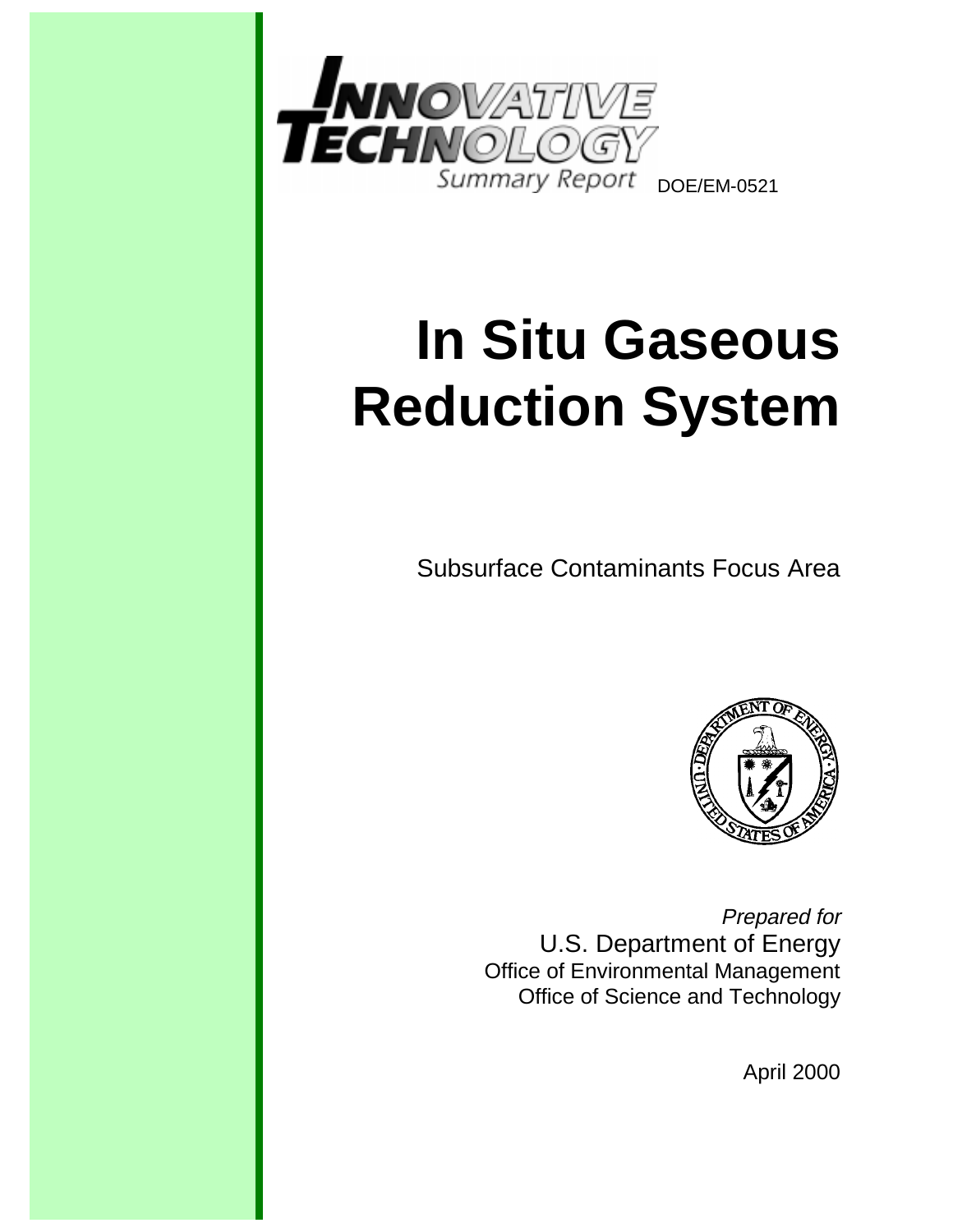

# **In Situ Gaseous Reduction System**

OST/TMS ID 123

Subsurface Contaminants Focus Area

Demonstrated at U.S. Department of Defense White Sands Missile Range New Mexico, New Mexico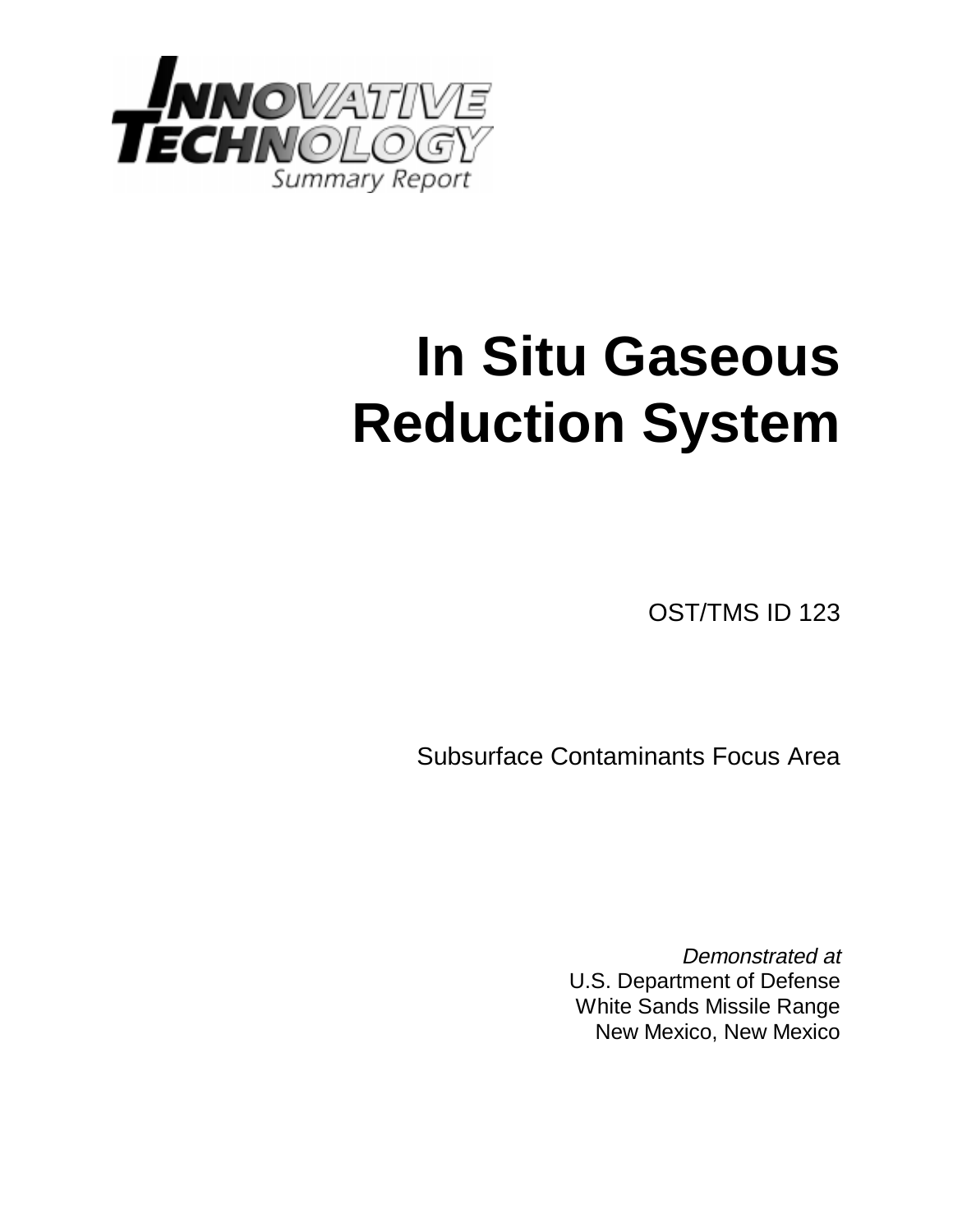

# **Purpose of this document**

Innovative Technology Summary Reports are designed to provide potential users with the information they need to quickly determine whether a technology would apply to a particular environmental management problem. They are also designed for readers who may recommend that a technology be considered by prospective users.

Each report describes a technology, system, or process that has been developed and tested with funding from DOE's Office of Science and Technology (OST). A report presents the full range of problems that a technology, system, or process will address and its advantages to the DOE cleanup in terms of system performance, cost, and cleanup effectiveness. Most reports include comparisons to baseline technologies as well as other competing technologies. Information about commercial availability and technology readiness for implementation is also included. Innovative Technology Summary Reports are intended to provide summary information. References for more detailed information are provided in an appendix.

Efforts have been made to provide key data describing the performance, cost, and regulatory acceptance of the technology. If this information was not available at the time of publication, the omission is noted.

All published Innovative Technology Summary Reports are available on the OST Web site at http://ost.em.doe.gov under "Publications."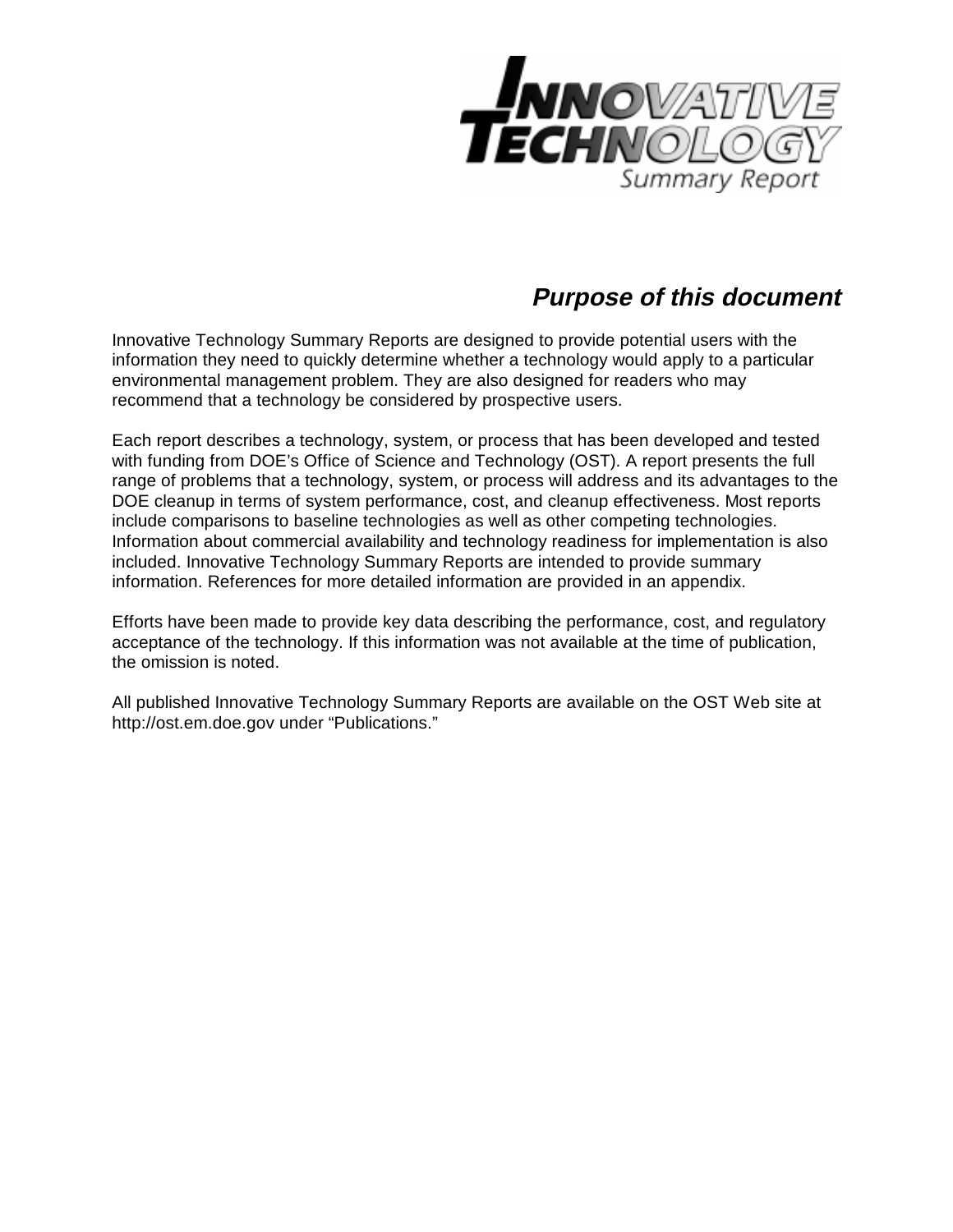# **TABLE OF CONTENTS**

|             | 1. SUMMARY                                   | page 1  |
|-------------|----------------------------------------------|---------|
|             | 2. TECHNOLOGY DESCRIPTION                    | page 4  |
|             | 3. PERFORMANCE                               | page 8  |
|             | 4. TECHNOLOGY APPLICABILITY AND ALTERNATIVES | page 12 |
|             | 5. COST                                      | page 14 |
|             | 6. REGULATORY AND POLICY ISSUES              | page 16 |
| $7_{\cdot}$ | <b>LESSONS LEARNED</b>                       | page 18 |

## **APPENDICES**

| A. REFERENCES                                 | page A-1 |
|-----------------------------------------------|----------|
| B. DEMONSTRATION SITE DESCRIPTION AND HISTORY | page B-1 |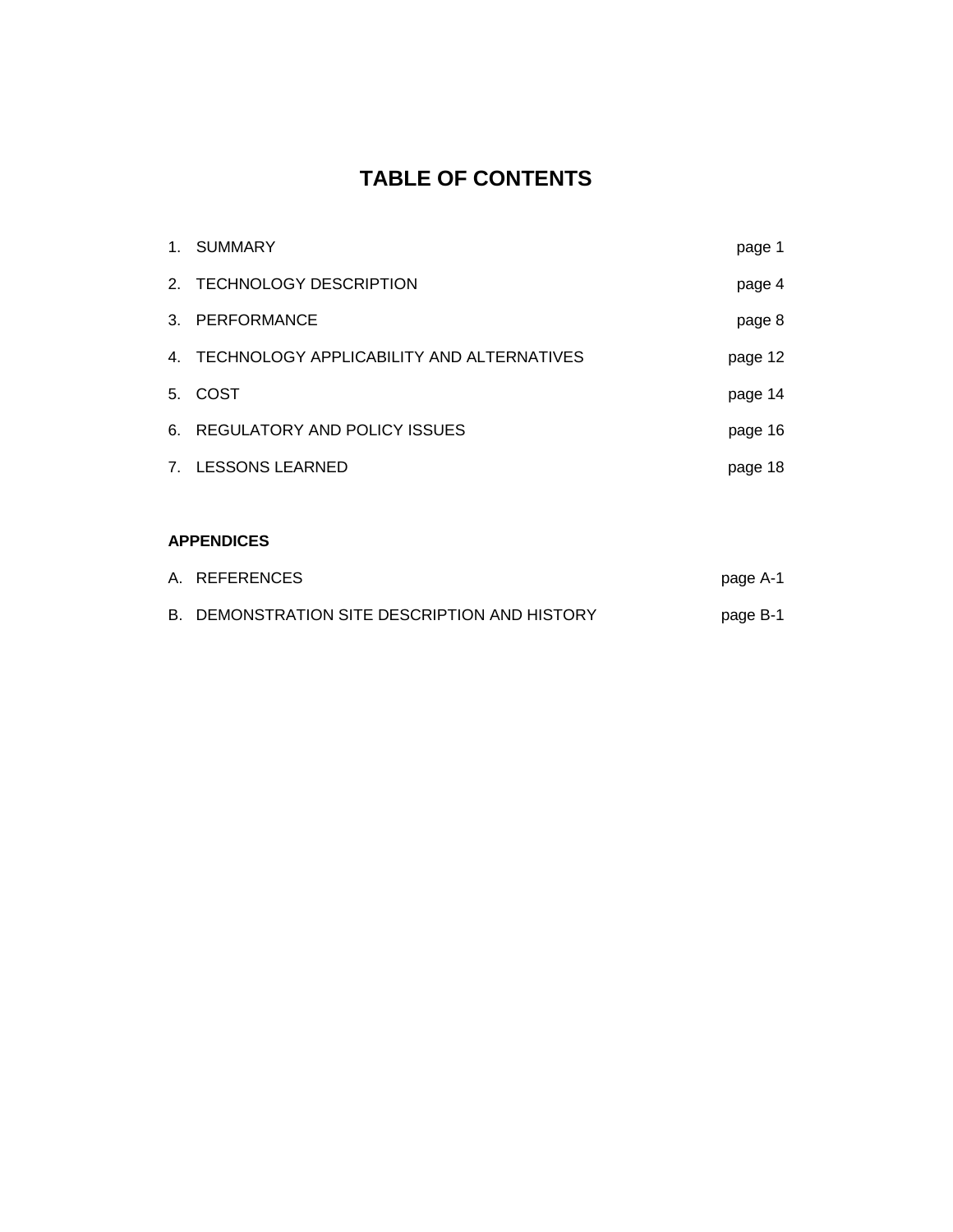# **SUMMARY**

### **Technology Summary**

#### **Problem**

Soils contaminated with redox-sensitive metals, such as chromium and uranium, are currently present in the shallow subsurface at numerous Department of Energy (DOE), Department of Defense (DoD), and industrial sites in the United States. When present in the oxidized form, e.g. hexavalent chromium, they are quite mobile and can be easily carried by waters percolating through the unsaturated zone. Baseline technology consists of excavation, treatment, and disposal. However, when these contaminants are present at greater depths, the baseline option becomes cost-prohibitive.

#### **How It Works**

Reduction and immobilization of hexavalent chromium or other redox-sensitive metals in soils can potentially be achieved through treatment with a low-concentration hydrogen sulfide (H<sub>2</sub>S) gas mixture. The oxidized metals are reduced and immobilized as either an insoluble oxyhydroxide or sulfide.

For chromium-contaminated sites, the primary chemical reaction involves the reduction of hexavalent chromium [Cr(VI)] to trivalent chromium [Cr(III)], with subsequent precipitation as a nontoxic, insoluble solid.

 $8CrO_4^2 + 3H_2S + 10H^+ + 4H_2O \rightarrow 8Cr(OH)_3 + 3SO_4^2$ 





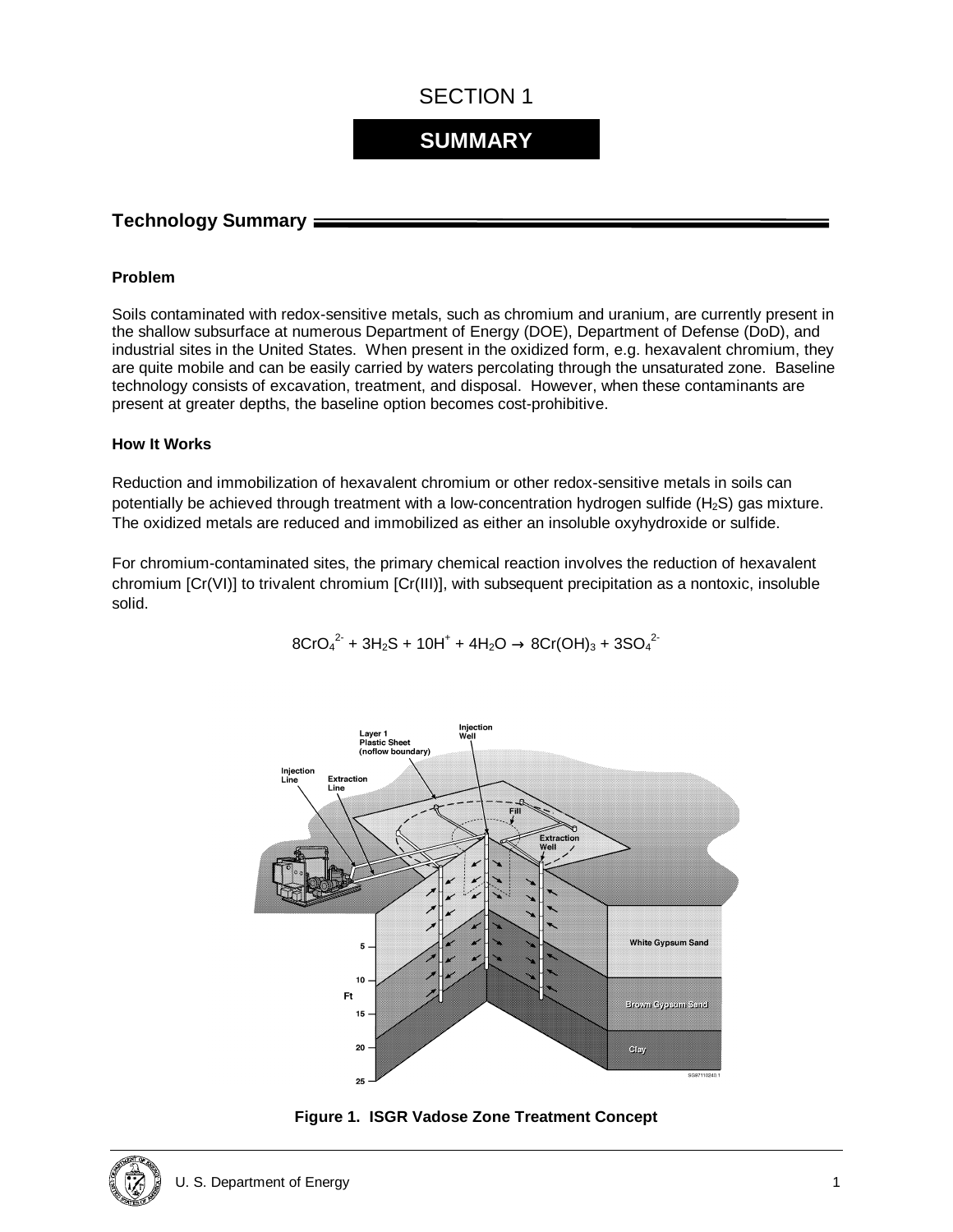In Situ Gaseous Reduction (ISGR) can be accomplished by injection into and extraction from a network of wells completed within the contaminant plume in the subsurface (Figure 1):

- the gas mixture is injected into a central well,
- gases are extracted by applying a vacuum in wells located at the plume boundary,
- the breakthrough of  $H_2S$  at the extraction wells is monitored over time to provide a basis for assessing treatment progress, and
- treatment performance is verified through comparison of Cr(VI) distribution in core samples before and after treatment.

#### **Potential Markets**

- DOE, DoD, and private-sector facilities that have Cr(VI) or other redox-sensitive metalcontaminated soils are the target market.
- It is particularly applicable at sites where contamination exists at depths that make excavation impracticable and costly.

#### **Advantages Over Baseline**

- Reduced exposure of workers to contaminated media
- Minimized disturbance of environment
- Potential cost savings

#### **Demonstration Summary**

ISGR was demonstrated during the spring and summer of 1998 at White Sands Missile Range, New Mexico, in a cooperative effort between the DOE and the U.S. Department of Defense (DoD). In situ remediation was undertaken by injecting 200  $ppm<sub>v</sub> H<sub>2</sub>S$  into chromate-contaminated soils.

#### **Key Results**

- 70% of the Cr(VI) present at the site was reduced to Cr(III) during the demonstration, thus verifying the effectiveness of the approach. All post-test core samples met EPA cleanup criteria.
- The amount of  $H_2S$  consumed during the test was greater than the amount predicted in laboratory studies and is likely due to interfering reactions in the field or slower reaction kinetics.
- A life-cycle cost analysis suggests that ISGR should be a favorable alternative to the baseline of excavation for larger sites, especially when depth exceeds 15 or 20 ft.

During FY 1999-2000, a deployment is planned at the DOE Hanford Site to remediate Cr(VI) contaminated soils present in the 100 Area. Improvements in the design of the well-field network and other parts of the system are expected to increase the overall effectiveness of the technology.

#### **Contacts**

#### **Technical**

Ed Thornton, Principal Investigator, Pacific Northwest National Laboratory (PNNL), (509) 373-0358 Khris Olsen, PNNL (509) 376-8316 Tyler Gilmore, PNNL (509) 376-2370

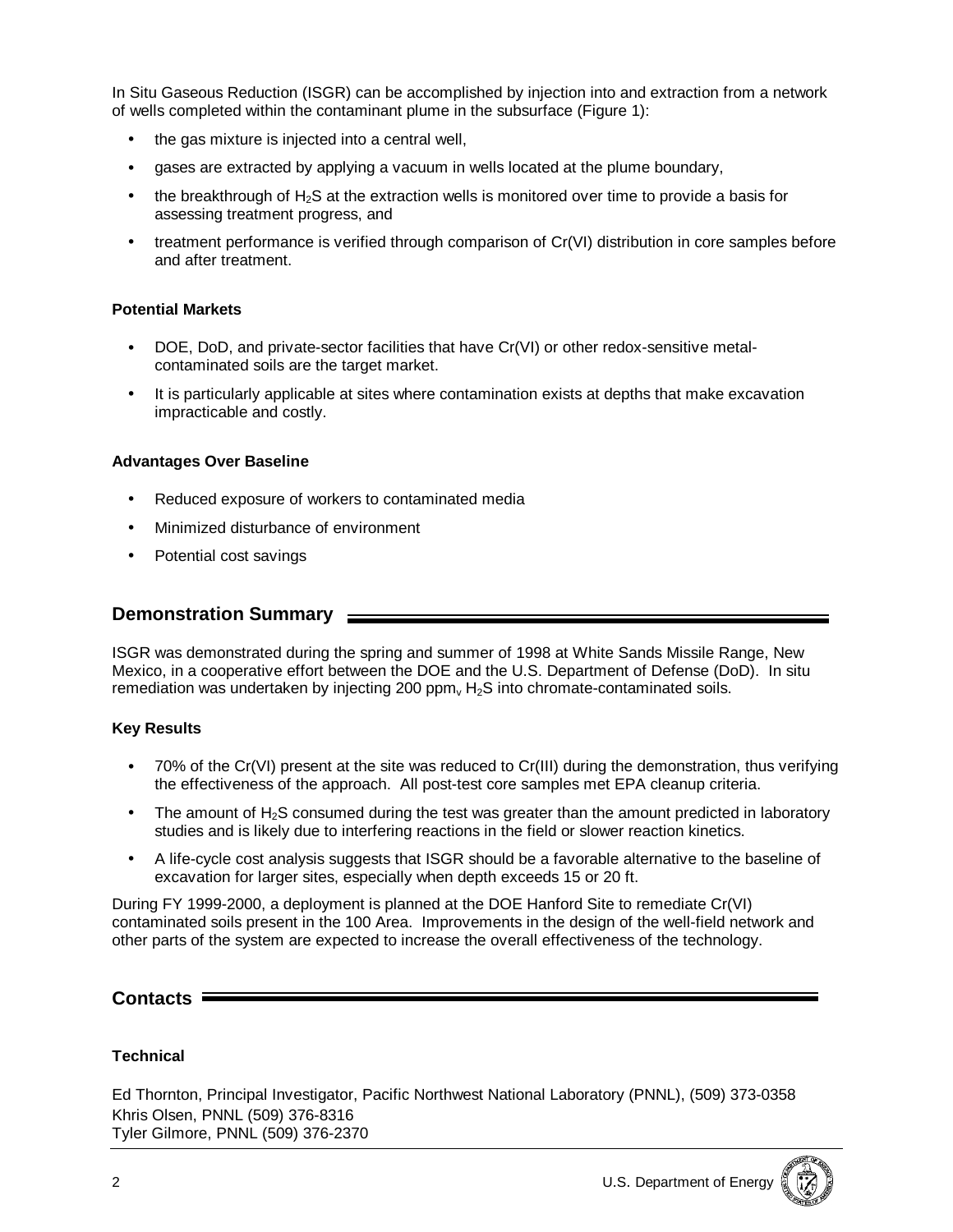#### **Management**

Jim Hanson, DOE EM-50, Technology Development Manager, (509) 372-4503 James A. Wright, DOE EM-50, Subsurface Contaminants Focus Area Manager, (803) 725-5608

#### **Other**

All published Innovative Technology Summary Reports are available on the OST Web site at http://em-50.em.doe.gov under "Publications." The Technology Management System, also available through the OST Web site, provides information about OST programs, technologies, and problems. The OST Reference # for ISGR is 123.

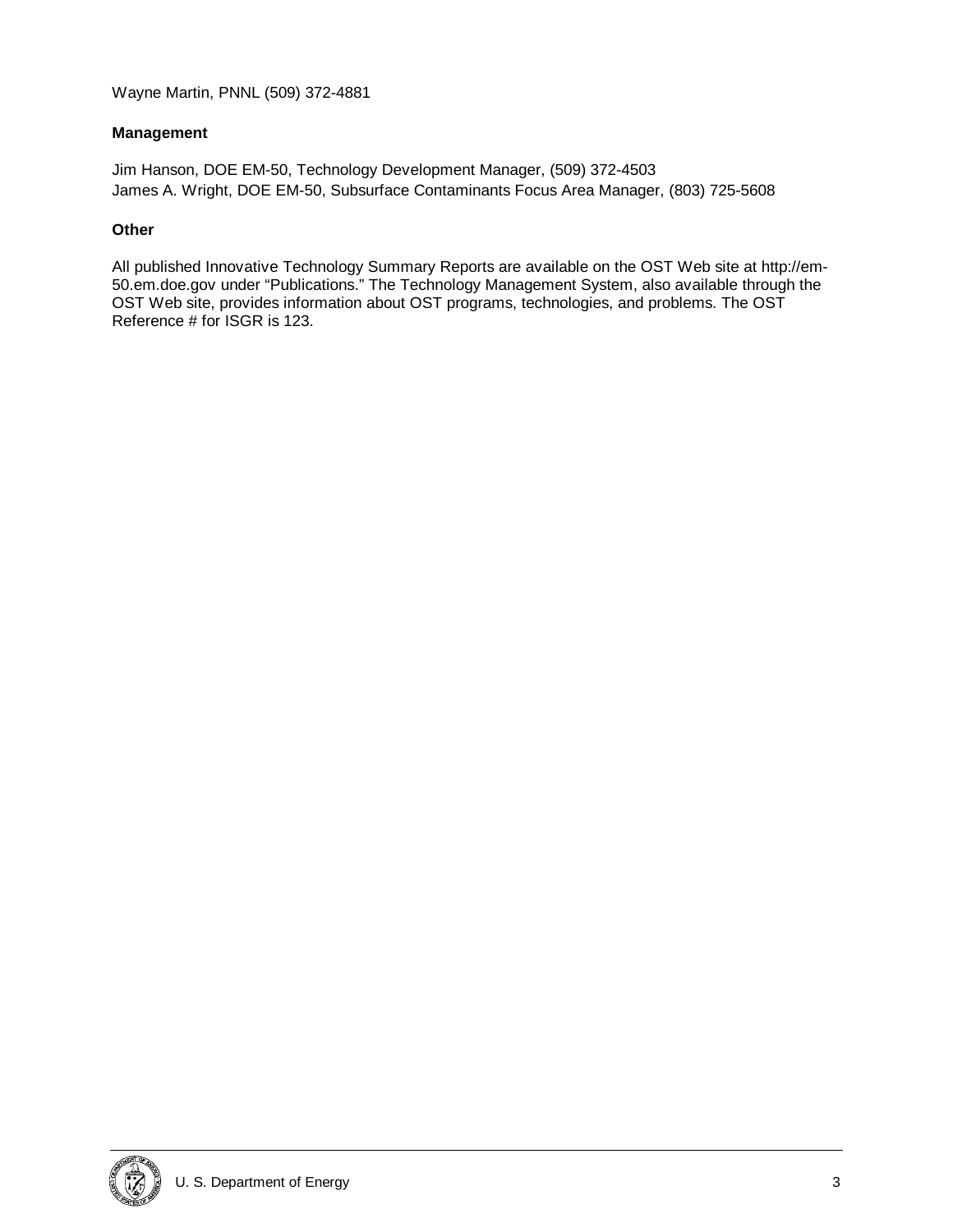# **TECHNOLOGY DESCRIPTION**

## **Overall Process Definition**

The two major components of the ISGR system are the gas-treatment system and the well-field network (Figure 1). The gas-treatment system:

- prepares the gas mixture,
- provides enough pressure for the injection of the mixture into the zone to be treated,
- withdraws air from the well-field by application of a vacuum, and
- removes residual treatment gas from this stream before release to the site atmosphere.

The gas-treatment system is skid-mounted and is equipped with an injection pump, extraction pump, water knockout tank, and scrubber (Figures 2 and 3).  $H_2S$  is supplied from a commercial gas cylinder housed in a gas-storage cabinet and is introduced into the air stream immediately after it exits the injection pump. The gas treatment system is equipped with regenerative blowers, rated at several hundred ft<sup>3</sup>/min under no-load conditions, for the injection and extraction pumps. The extraction blower, designed for use with  $H_2S$  gas streams, is surface treated or plated and has gas-tight seals. Air-bleed valves are located downstream of the injection blower and upstream of the extraction blower (Figure 2) to balance airflow and prevent overworking the blowers.



**Figure 2. Schematic of ISGR Gas-Treatment System**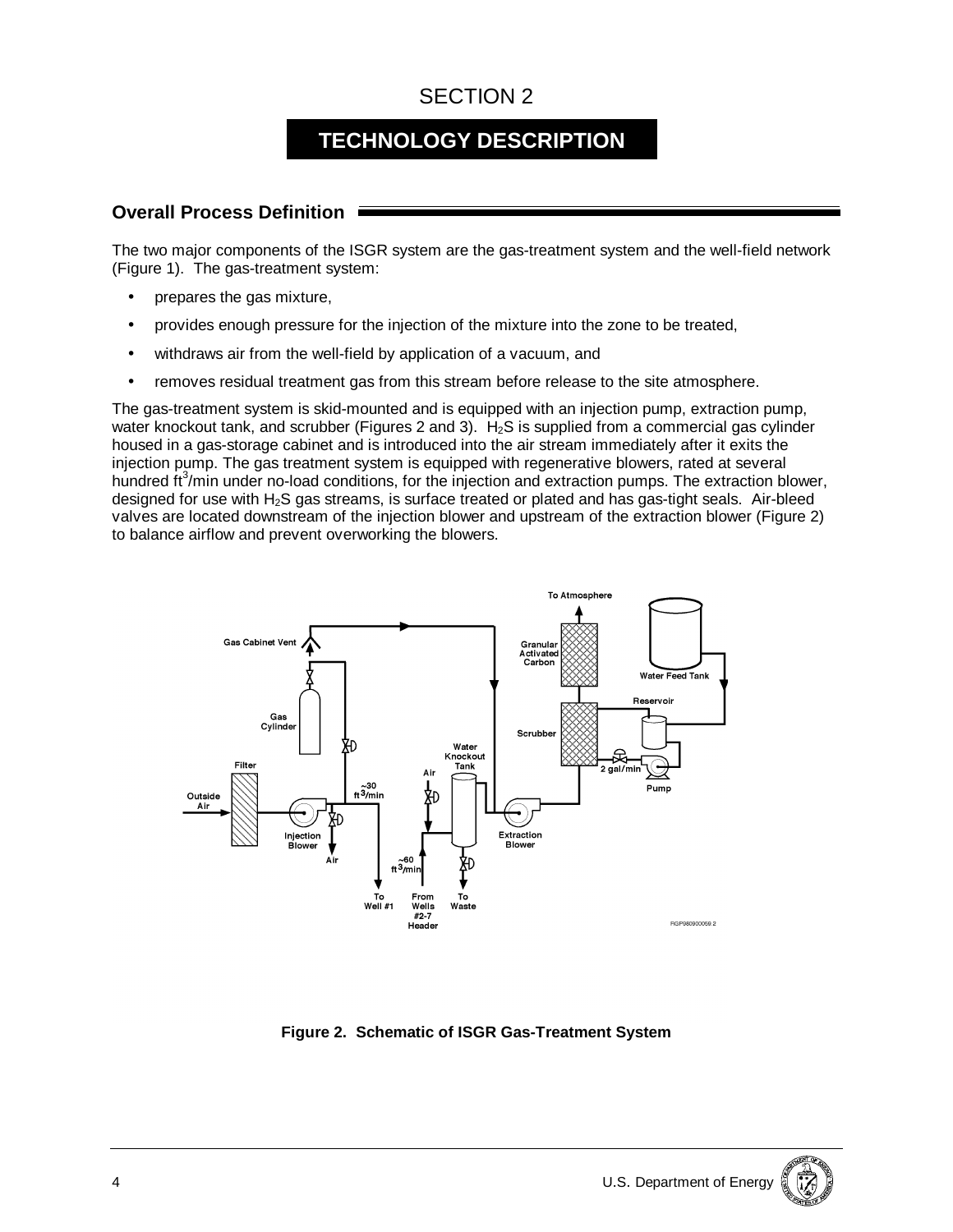

### **Figure 3. Perspective Diagram of ISGR Gas-Treatment System**

- The basic ISGR well-field design and operation consists of:
	- a central injection well and six extraction wells situated in a hexagonal pattern around the injection well,
- pressure injection of the H2S mixture into the central well, and
- extraction of the gas mixture radially outward through the formation via a vacuum applied to the extraction wells located at the edge of the contaminant plume.
- The injection and extraction wells are screened over the contaminated interval to restrict gas flow to that interval.
- An impermeable cover is also placed over the site to minimize escape of the treatment gas to the atmosphere and to maximize horizontal flow through the target interval. The cover is secured at the edges and sealed at the contacts with the well casings to minimize airflow through or around the cover.

The ISGR well-field network is presented in Figure 4, showing location of pressure gauges, flow meters, and gas-sampling ports associated with the injection and extraction wells. Also shown are the locations of soil-gas points that can be used to obtain additional pressure data and gas samples. Monitoring of the well field pressures and flow rates enables assessing gas-flow patterns, while chemical sensors are utilized to measure  $H_2S$  concentrations of well-field gas samples. Breakthrough of  $H_2S$  at the extraction wells provides a means of gauging treatment progress. Control of treatment gas flow through the site can be performed by adjusting extraction well valves, thus permitting uniform treatment of the site by directing the movement of the chemical reaction front.

The extracted air stream is pulled through a water knockout tank by the extraction blower and is then passed through a scrubber location on the gas-treatment skid (Figures 2 and 3). The water knockout, located on the vacuum side of the extraction pump, removes debris and moisture from the extraction air stream. The scrubber is positioned on the positive-pressure side of the extraction pump to remove the unreacted H<sub>2</sub>S gas from the air stream prior to discharge. In addition, a site H<sub>2</sub>S monitoring and alarm system is employed to indicate any significant releases of treatment gas.

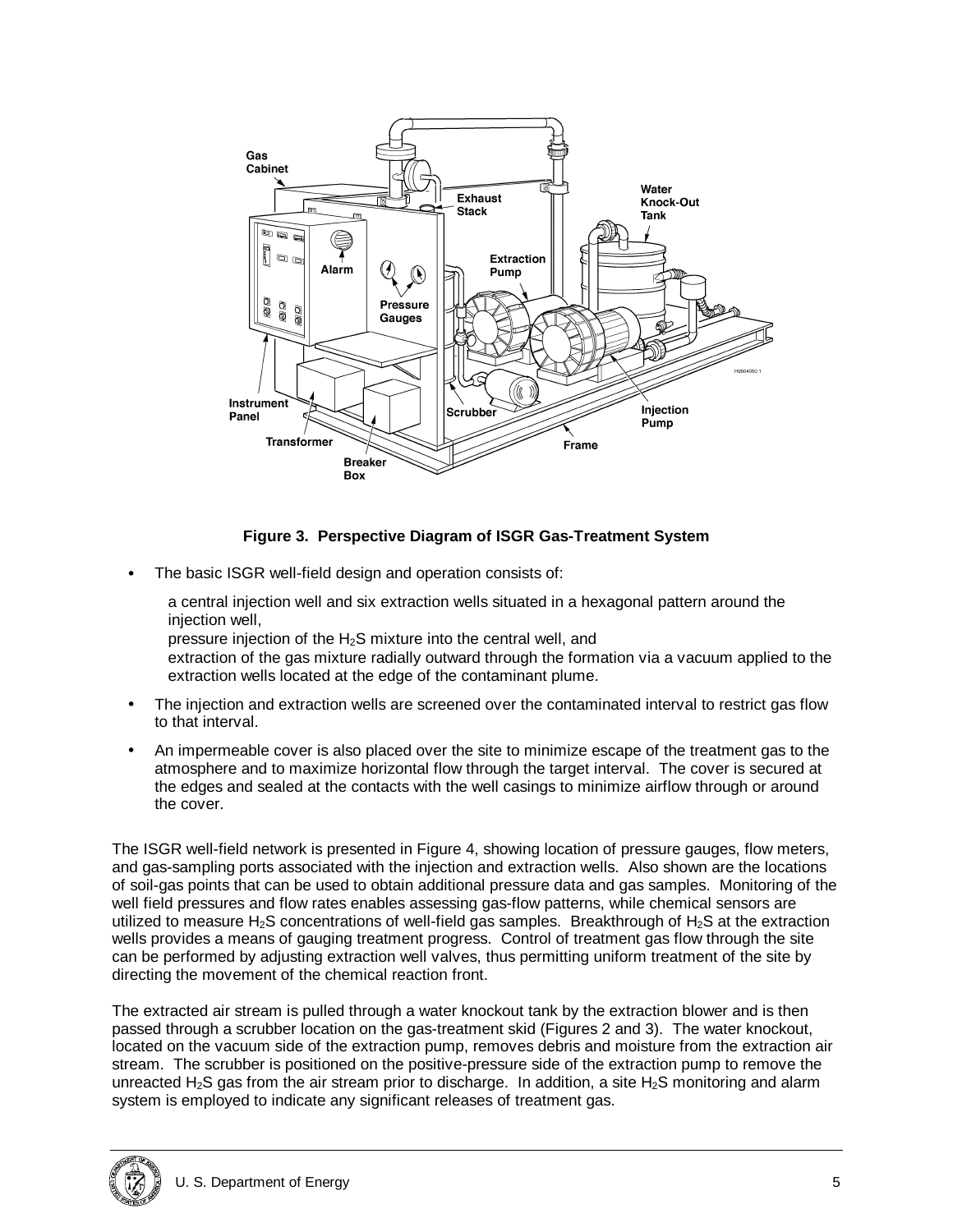

**Figure 4**. **ISGR Well-Field Network**

## **System Operation**

The flow rate of vapors in the subsurface will vary depending on site soil characteristics.

H2S is supplied from a commercial gas cylinder housed in an approved gas-storage cabinet (60 lbs). The H<sub>2</sub>S is diluted to 100 or 200 ppm<sub>y</sub> by introducing into the injection air stream. H<sub>2</sub>S gas flow is controlled by a regulator and flow meter and is automatically shut off by a solenoid valve in the event of a power failure. The gas cabinet is also equipped with a vent (Figure 2) as a safety feature that permits capturing any released H2S within the gas cabinet and removal by directing it to the scrubber.

The H<sub>2</sub>S scrubber contains 57 L (15 gal) of a caustic solution (1 molar NaOH) that is recirculated through the scrubber at a rate of ~7.6 L/min (2 gal/min). A water-feed tank supplies water to the scrubber lost by evaporation in the exhaust air stream (Figure 2). The required water-feed rate under operating conditions is ~3.8 L/h (1 gal/h). The scrubber solution pH is monitored and replaced when the pH drops below 10 to ensure efficient H<sub>2</sub>S removal prior to discharge of the extraction air stream. The scrubber stack is also equipped with an H<sub>2</sub>S sensor to monitor the discharged air stream. Spent scrubber solution is the only secondary waste stream specifically associated with the system.

The gas-treatment system operates on 480-V, 60-amp line power. A portable generator can be employed in the field if line power is not available or can be used as backup power in the event of a site power failure.

Manpower requirements associated with operation of the gas treatment system are relatively low. During the pilot-scale demonstration, the gas treatment system and well-field network were checked on a daily basis (about 1 hr/day by a technician or field engineer) to: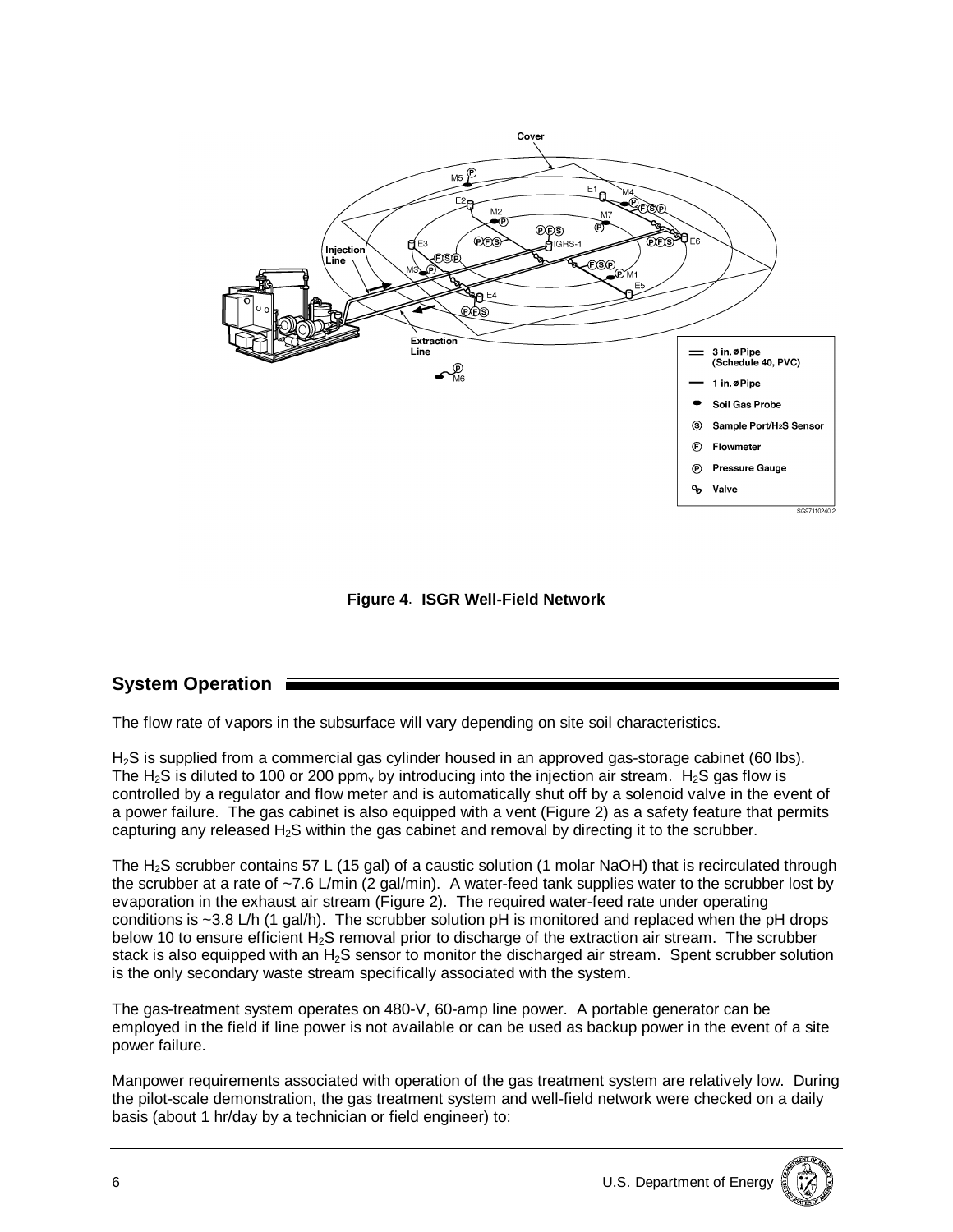- record selected information on a standardized checklist (Thornton et al. 1999) including parameters associated with operation of the gas treatment system, gas flow rates, breakthrough  $H<sub>2</sub>S$  data for the well-field network, and  $H<sub>2</sub>S$  measurements for the site monitoring system;
- perform minor adjustments of gas feed concentration and well field extraction valves; and
- conduct periodic maintenance of the system, including refilling the water reservoir, replacing the spent scrubber solution, and calibrating and servicing the site  $H_2S$  sensors.

Presently the electronic data collection system associated with ISGR is limited to short term (8 hr) records of the site H2S sensor measurements. Future plans include expanding this to include collection of other selected data (e.g., scrubber pH, gas flow rates and pressures, H2S breakthrough concentrations, etc.). In addition, remote monitoring capabilities are planned (i.e., call up access to a data logger), which will reduce the amount of field time associated with operation of the system.

The primary operational concerns associated with the ISGR technology involve safety and environmental risks associated with the use of  $H_2S$ . To minimize these risks:

- $H<sub>2</sub>S$  concentration is reduced before injection;
- engineering controls are used to reduce exposure to workers or release to the site environment;
- a site monitoring and alarm system is employed to warn of releases; and
- a safety plan that discusses these controls in detail and identifies emergency response actions was prepared (Fullmer 1998).

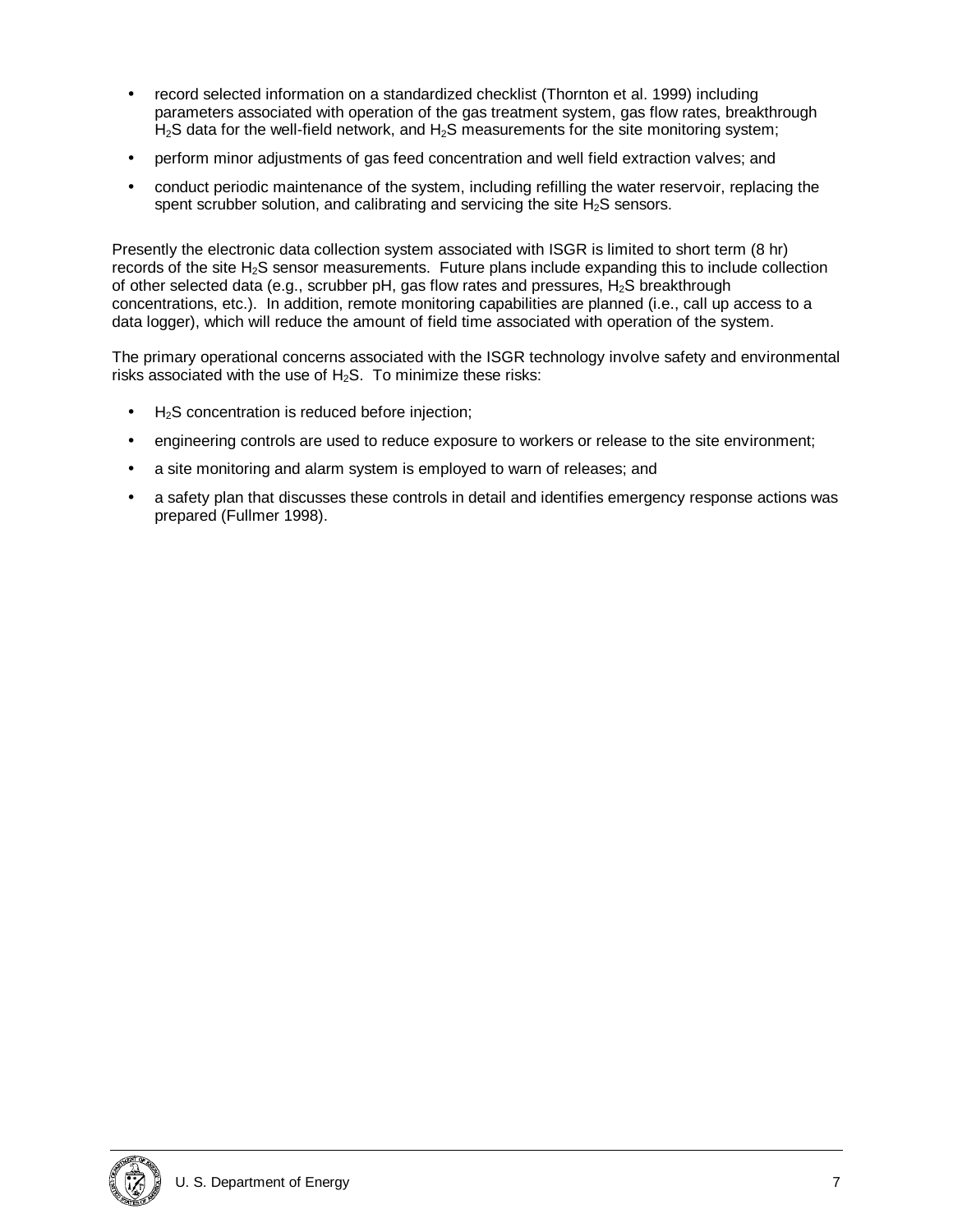## **PERFORMANCE**

### **Demonstration Plan**

The ISGR pilot-scale demonstration was conducted at the DoD White Sands Missile Range Solid Waste Management Unit (SWMU) 143 (the Chromate Spill Waste Site). The demonstration site was contaminated in the early 1980's when a Cr(VI)-based corrosion inhibitor was released into the soil as a result of drum-mishandling operations. It is believed the Cr(VI) contamination in the soil at SWMU 143 is the source of contamination locally observed in ground water. More details about the site are provided in Appendix B.

The objectives of the ISGR demonstration were to:

- provide technical and cost performance information to assess the viability of ISGR,
- obtain operational information to verify that ISGR can be utilized in a safe and environmentally acceptable manner,
- determine the site airflow characteristics using a gas tracer test.



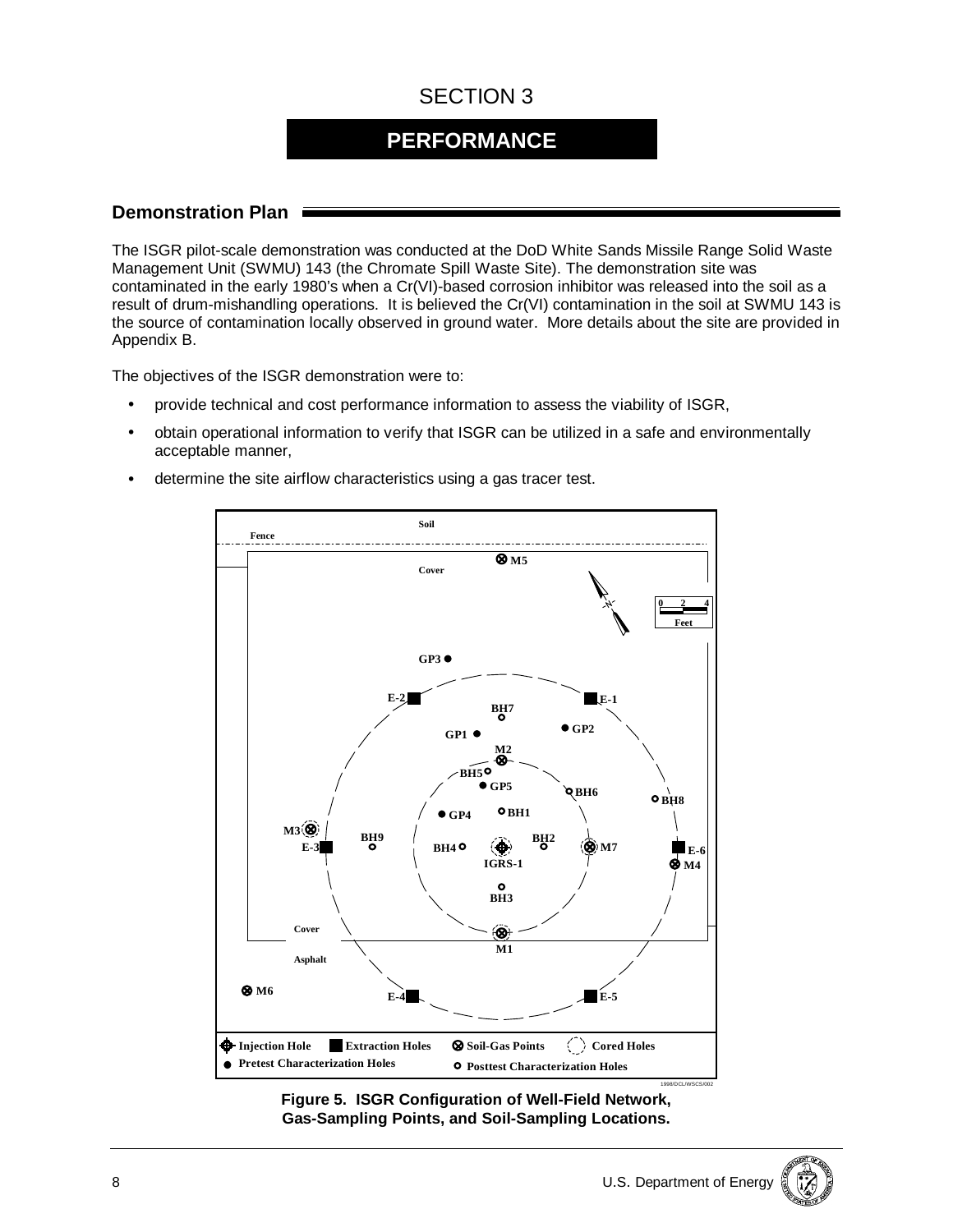In 1996, DOE proposed injecting a low-concentration H<sub>2</sub>S gas mixture into the soil to immobilize and detoxify chromium. The demonstration involved drilling pre- and post-test characterization boreholes, installing gas-sampling points, and installing the well-field network, as illustrated in Figure 5.

Pre-test characterization was conducted in April and August of 1996 to determine the distribution and concentration of Cr(VI) in the soil; samples were also collected for treatability testing. Determination of the geology and, in particular, the gas permeability of the sediments at the site provided important information for the design and operation of the demonstration. To assess air permeability, a vacuum pump test was conducted.

The well field with a diameter of 30 feet was installed in September 1996; wells were screened from 3 to 18 feet below the ground surface.

A laboratory treatability study was conducted to provide design parameters for the demonstration. The treatability study included the following:

- Gas treatment of a sediment sample, collected from the site, in packed columns using diluted  $H_2S$ mixtures (Thornton et al. 1999);
- Treatment progress assessed by monitoring the breakthrough of  $H_2S$ ;
- Treatment effectiveness determined by water leaching of untreated and treated soil columns and comparison of the mass recovery of Cr(VI) in the leachate samples.

A gas-tracer test was conducted during September of 1997.

- The test involved injecting a nontoxic, nonreactive gas, sulfur hexafluoride  $(SF_6)$ , diluted in air into the subsurface and monitoring of gas concentrations in the extraction wells and the site atmosphere to:
	- provide information related to gas-flow characteristics within the soil, and
	- determine if the treatment gas could be injected and recovered without significant releases to the site environment.

The ISGR demonstration was initiated in mid-April and ran for 76 days through June of 1998 at SWMU 143. During this test:

- 200 ppm $_{v}H_{2}S$  in air was injected into the site,
- monitoring of treatment progress was performed by analyzing the extracted gas stream for residual H2S (onset of breakthrough indicated completion of the treatment reaction), and
- an H<sub>2</sub>S monitoring system was also operated to detect any releases of treatment gas to the site atmosphere.

After the conclusion of the demonstration (July 1998), soil samples were collected from nine boreholes (Figure 5) to obtain information regarding the concentration of Cr(VI) remaining in site soils. The Cr(VI) distribution and concentration levels were subsequently compared to determine the effectiveness of ISGR.

## **Results**

The laboratory treatability tests showed that greater than 99% of the Cr(VI) present in the contaminated sediment was reduced.

Performance of the ISGR field demonstration was evaluated based primarily on a quantitative determination of the reduction in the mass of Cr(VI) at the site. The total mass of Cr(VI) in the soil at the test site was calculated before and after using pre- and post-test soil analytical data; the results were compared to determine the mass of Cr(VI) reduced during the demonstration.

The calculated mass of Cr(VI) per two-foot intervals before and after gas-treatment is presented in Figure 6 as a function of depth. This figure illustrates the following.

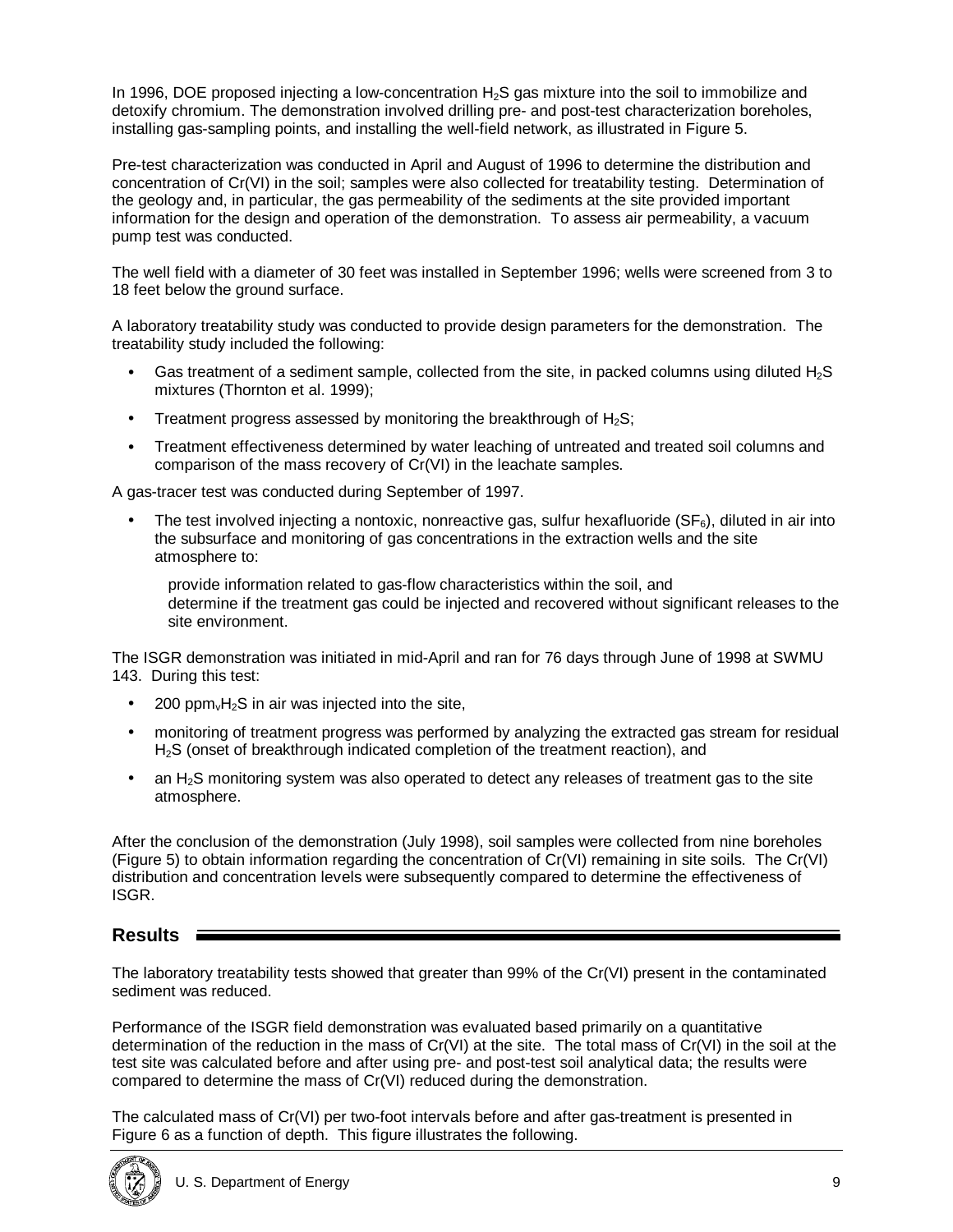- Nearly all of the Cr(VI) in the interval from 4 to 10 feet was reduced. This zone corresponds to an interval containing clean white gypsum sand that initially contained the highest concentrations of Cr(VI).
- The mass of Cr(VI) did not appreciably change in the 10- to 16-foot interval, which corresponds to a brownish sand containing gypsum plus clay.

These results suggest that the effectiveness of ISGR is limited by subsurface heterogeneities, with channeling of the injected gases in the most permeable, whitesand. The deeper, less permeable brownsand zone appears to have been bypassed by the injected gases. At this particular site, this zone contained relatively low concentrations of Cr(VI), however (Figure 6).



**Figure 6. SWMU 143 Stratigraphy and Mass of Hexavalent Chromium Versus Depth Before and After ISGR**

Comparison of the pre- and post-test Cr(VI) mass data indicates that at least 70% of the Cr(VI) present in the contaminated sediment at the site was reduced, thus verifying the effectiveness of the approach. In addition, all post-treatment sediment samples had less than 30 mg/kg Cr(VI), meeting the cleanup criteria of EPA Region 9.

Gas monitoring indicated good capture characteristics within the well-field with little release of the gas to the site atmosphere. The gas tracer tests described above demonstrated that the gas-treatment system performed as anticipated. However, the amount of H2S consumed during the test exceeded the amount predicted by the laboratory treatability study (see Thornton et al. 1999). In addition, the levels of H<sub>2</sub>S observed at the extraction wells were relatively low, even though a significant level of treatment was observed at the site. It is believed that interfering reactions or slower reaction rates are the likely causes of the high consumption of H2S observed in the field. Further study is currently underway to test these hypotheses. Methods for optimization of the performance and reduction of unit costs will be investigated during future deployments.

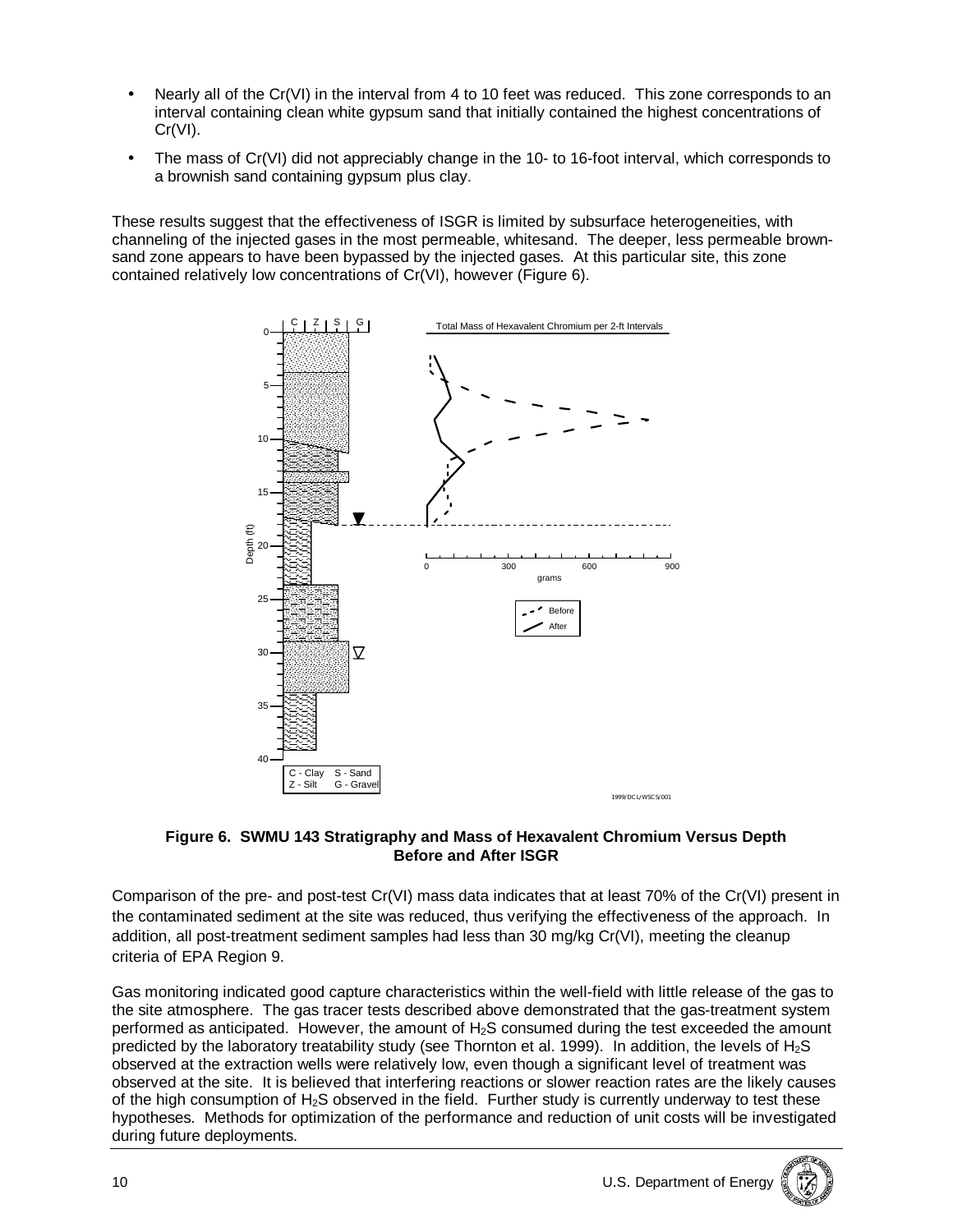No safety concerns were identified during the 76 days of the gas injection phase of the SGR demonstration. Thus, the pilot-scale demonstration confirmed that the technology can be applied in a safe and environmentally-acceptable manner.

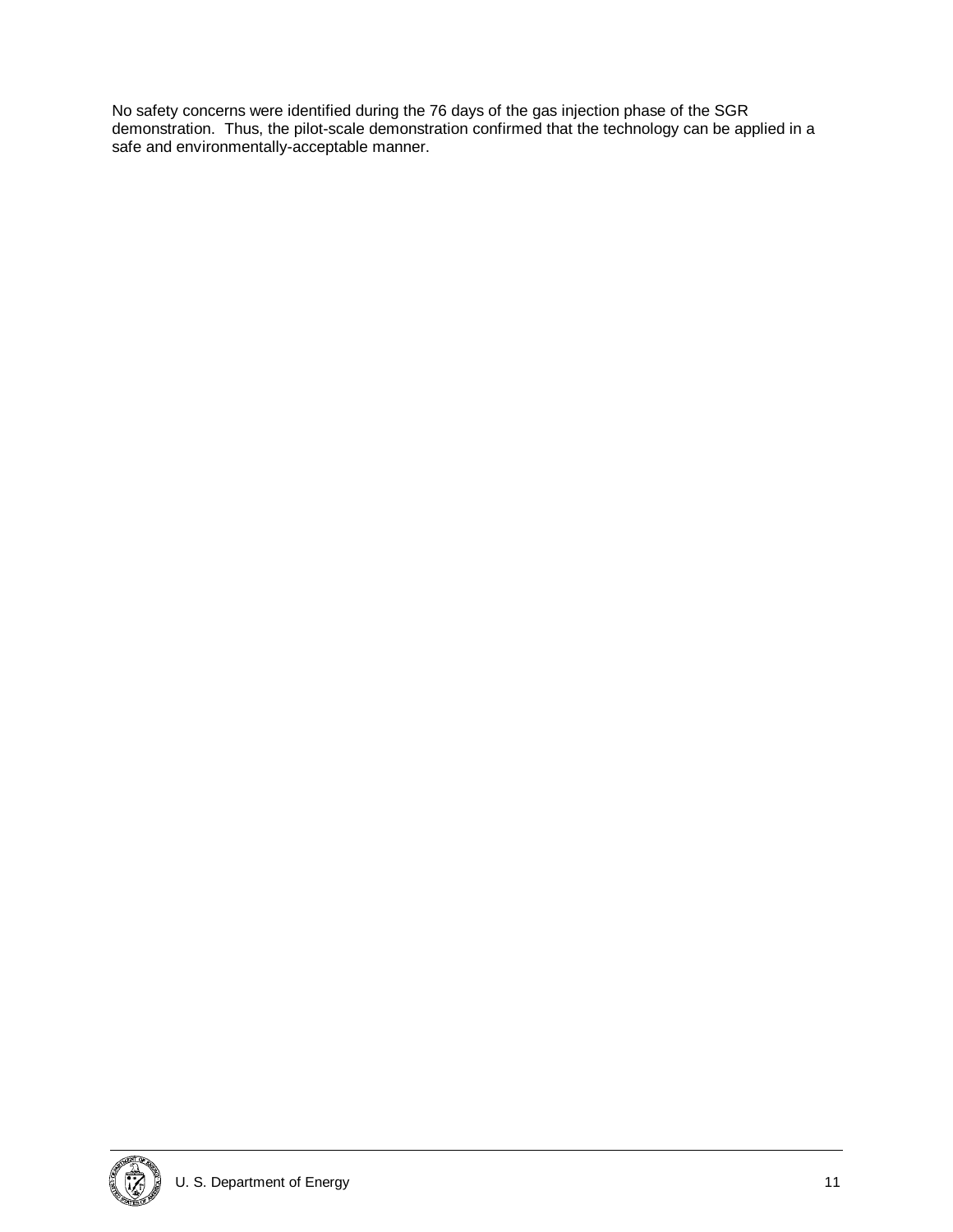# **TECHNOLOGY APPLICABILITY AND ALTERNATIVES**

## **Competing Technologies**

The baseline technology for soil remediation is excavation. Several advantages of ISGR include:

- reduced exposure of workers to contaminated media,
- minimized disturbance of environment,
- minimized waste generation, and
- potential cost savings.

A comparison of ISGR to excavation and other alternative technologies is provided in Table 1.

| <b>Technology</b>          | <b>Principle</b>                                                                                     | <b>Comments</b>                                                                                                                                                                                 |
|----------------------------|------------------------------------------------------------------------------------------------------|-------------------------------------------------------------------------------------------------------------------------------------------------------------------------------------------------|
| In Situ Gaseous Reduction  | Immobilize contaminant by<br>injection of reactive gas                                               | Likely to be economic for deeper<br>contamination; limited to Cr(VI)<br>and other contaminants that are<br>immobile under reducing<br>conditions; minimal alteration of<br>soil characteristics |
| Excavation (Baseline)      | Remove contaminated soil<br>from site; treat and dispose<br>of in approved location                  | Baseline technology; high cost,<br>generates secondary waste                                                                                                                                    |
| Electrokinetics            | Contaminants removed<br>from soil by application of<br>electrical potential                          | Power consumption costs are high,<br>limited to shallow depths; can<br>cleanup goal be reached?                                                                                                 |
| Deep Soil Mixing           | Stir site soil by auger and<br>mix in grout or chemical<br>stabilization agents                      | Probably similar in cost to gaseous<br>reduction, generally uses fluids,<br>which may result in speading<br>contamination, results in alteration<br>of soil properties; depth limited           |
| Jet Grouting               | Inject grout/cement in site<br>soil                                                                  | Limited by soil heterogeneity,<br>results in alteration of soil<br>characteristics                                                                                                              |
| <b>Natural Attenuation</b> | Monitor for effects of<br>natural physical/chemical<br>and biological processes in<br>the subsurface | Depends greatly on nature and<br>concentrations of contaminants<br>and local conditions - may be slow                                                                                           |
| In Situ Vitrification      | In place immobilization of<br>contaminants by<br>incorporation into glass                            | Power consumption costs are high,<br>approach probably applicable to<br>relatively small sites, results in<br>destruction of soil                                                               |

**Table 1. ISGR and Competing Technologies**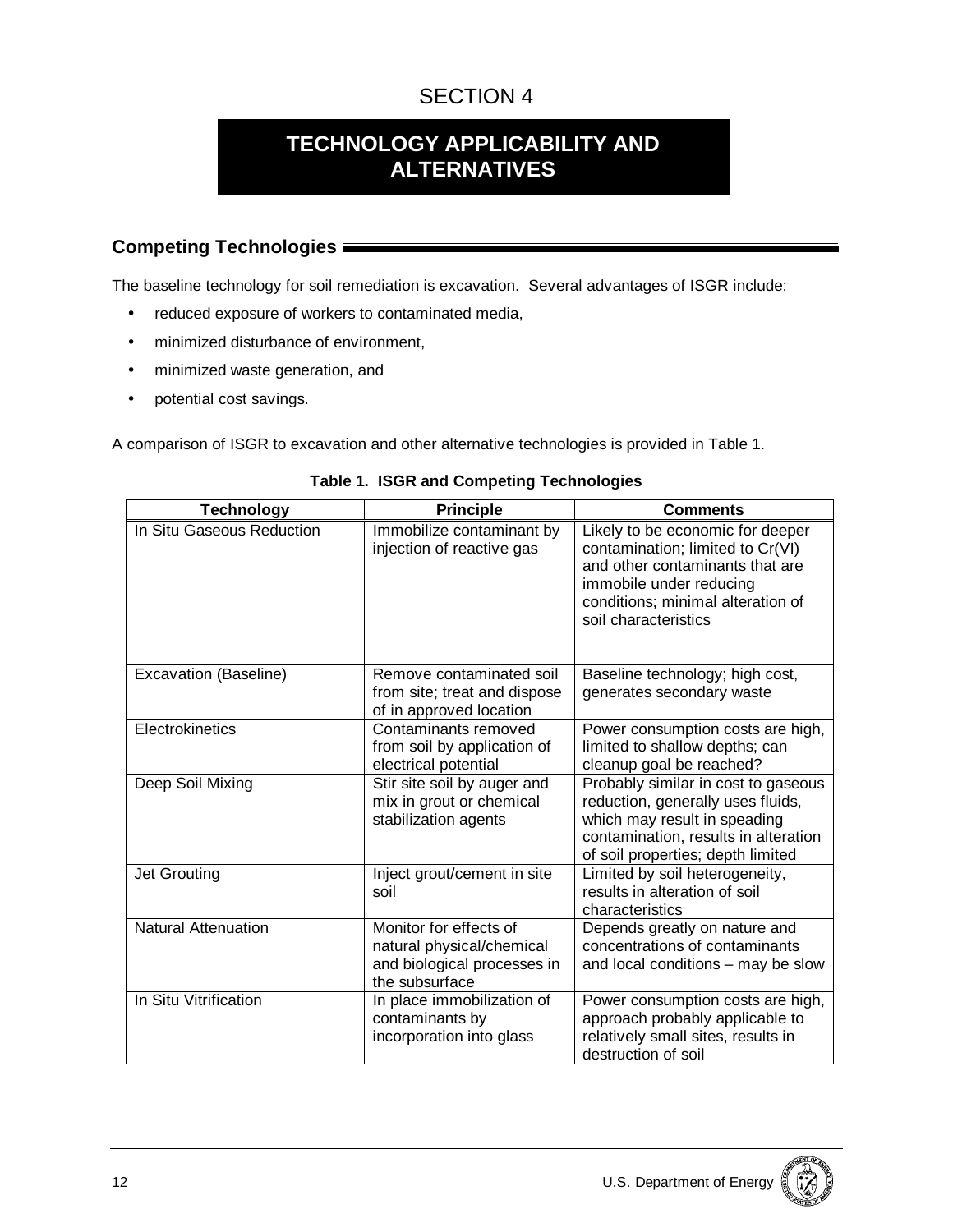## **Technology Applicability**

- The pilot-scale demonstration at White Sands Missile Range verified the applicability of ISGR for the treatment of Cr(VI)-contaminated soils. The stability of the reduced chromium is believed to be high on the basis of a review of the chemical literature and the results of limited short to intermediate-term laboratory tests.
- Other potential applications include the immobilization of other metals, such as lead and cadmium, by the formation of insoluble metal sulfide solids. These products are fairly stable, although oxidation may lead to release of the metal if infiltration of water occurs at the site.
- The radionuclides technetium and uranium can also potentially be reduced and immobilized by ISGR. Re-oxidation and subsequent release of uranium is a potential problem, however, and may also be a concern in the treatment of technetium-contaminated sediments. The rate of reoxidation may be acceptable if the reduction capacity of the treated zone is significant and the infiltration rate of oxygenated water within the site is slow.

The pilot-scale demonstration consisted of one flow cell (i.e., one injection well and six extraction wells). The diameter of the network was 30 feet and the depth was 18 feet. Scale-up to a full-scale system may involve increasing the well-field diameter, target-zone thickness, or depth. The diameter of the well-field flow cell may be increased to some extent (perhaps to 50 feet), depending on site characteristics. The depth of the contaminated zone is not considered to be a limitation; wells that can readily be installed to any depth are utilized. The cost of the technology will obviously increase as depth increases, however. For larger waste sites, a network of flow cells can be constructed.

In general. ISGR should be applicable to any contaminated soil site that has medium to high permeability (sandy silt to gravel). Geologic heterogeneity is a limitation, as it is with many in situ technologies. At White Sands it was demonstrated that there was gas channeling through zones of higher permeability. Design of the ISGR system should address geologic heterogeneities as determined by pre-treatment site characterization activities. Individual zones can be selectively screened so that the treatment gas can be directed through less permeable strata.

## **Patents/Commercialization/Sponsor**

The primary sponsor associated with development of the ISGR technology is the DOE Office of Environmental Management, Office of Science and Technology, Subsurface Contaminants Focus Area.

PNNL is currently the sole developer of the technology. Several potential commercial partners have been identified, but negotiations will not be initiated until an assessment of market size and potential users has been completed.

Several invention disclosures that are related to the ISGR concept have been prepared. A patent application has not yet been filed, due to the generality of the concept and simplicity of the current design. Advances in the design of the technology are expected to result in additional invention disclosures and a filing of patent application.

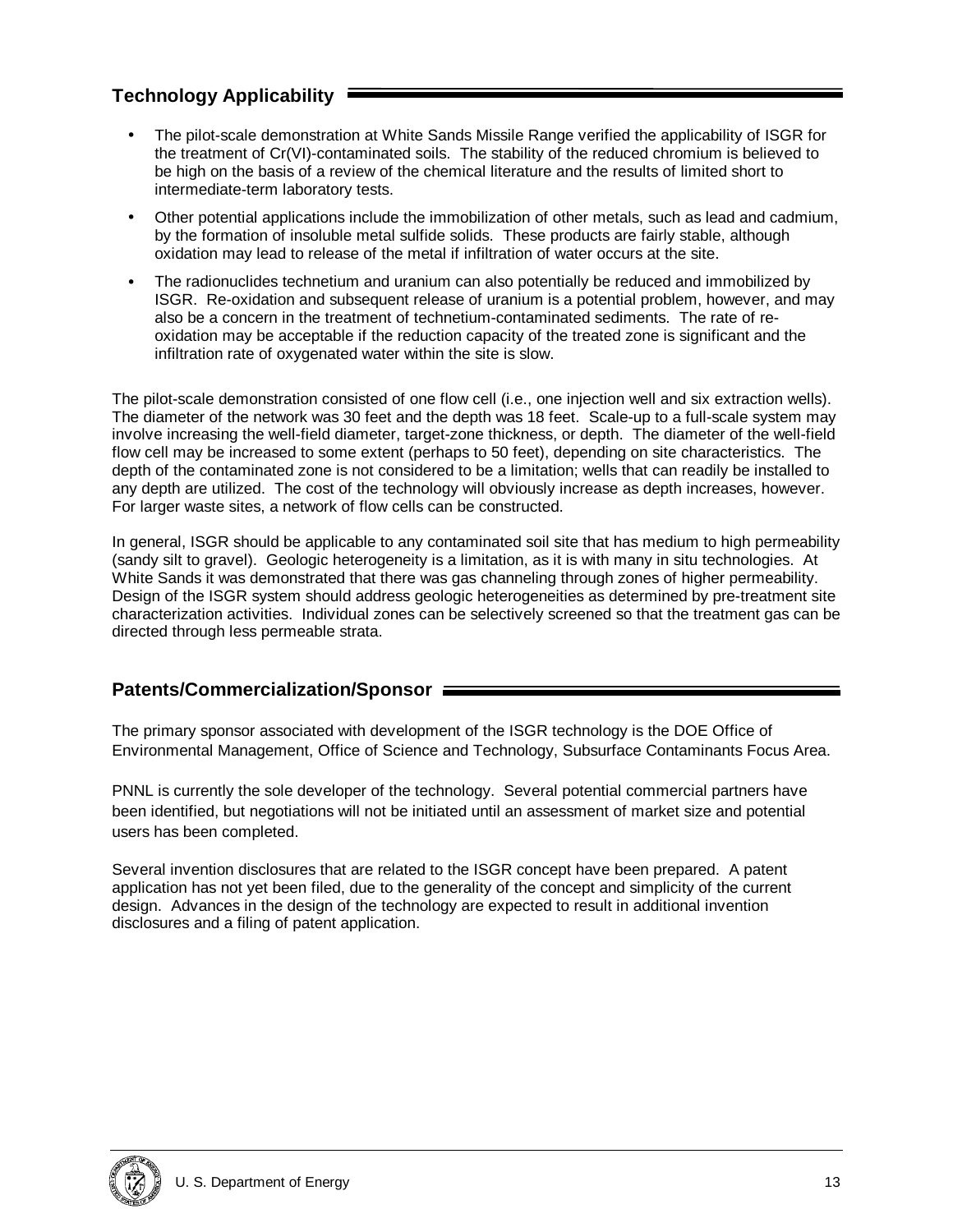# **COST**

### **Methodology**

A life-cycle cost model has been developed by Hogan (1998) to provide cost estimates for application of ISGR. A scalable cost-estimating tool has been constructed using spreadsheet software that allows a comparison to be made of project cost for ISGR remediation versus excavation. The ISGR portion of this model is based on cost data obtained from the demonstration conducted at White Sands and accepts input by the user of site-specific data. The excavation portion of the model is scaled on the basis of several parameters associated with mining operations.

## **Cost Analysis**

The following cost estimate illustrates a comparison of ISGR versus excavation for a specific situation. The model output generated is presented in Table 2. Assumptions include:

- the soil contaminant plume has a length of 125 feet, a width of 90 feet, and a depth of 45 feet,
- 0.00004 pounds of  $H_2S$  is required to treat each pound of  $Cr(VI)$ -contaminated soil at the site (obtained from laboratory treatability tests),
- the borehole radius of influence is 20 feet, and
- well drilling and installation cost is \$133 per foot at the site.

| Output                             | <b>Excavation</b> | <b>Gaseous Reduction</b> |  |  |
|------------------------------------|-------------------|--------------------------|--|--|
| Total Time to Treat, weeks         | 18.8              | 17                       |  |  |
| Total Time to Treat, years         | 0.4               | 0.3                      |  |  |
| <b>Total Capital/Startup Costs</b> | \$2,045,743       | \$702,421                |  |  |
| Annual O&M/Disposal Costs          | \$5,614,667       | \$311,437                |  |  |
| <b>Total Costs</b>                 | \$4,070,811       | \$800,545                |  |  |
| Net Present Value (NPV) of Costs   | \$4,019,443       | \$798,163                |  |  |
| Unit Costs, \$/yd <sup>3</sup>     | \$214             | \$43                     |  |  |

#### **Table 2. Life-cycle Cost Model Output for ISGR vs. Excavation**

The estimated cost savings for the example site can be calculated by determining the difference in the NPV estimated costs of the ISGR versus excavation approaches generated by the life-cycle cost model as shown below.

| Excavation cost        | \$4,019,443 |
|------------------------|-------------|
| <b>ISGR</b> cost       | 798.163     |
| Estimated cost savings | \$3,221,280 |

## **Cost Conclusions**

Based on the above model results, application of ISGR would result in a cost savings of approximately 80% compared to excavation for the specified site characteristics.

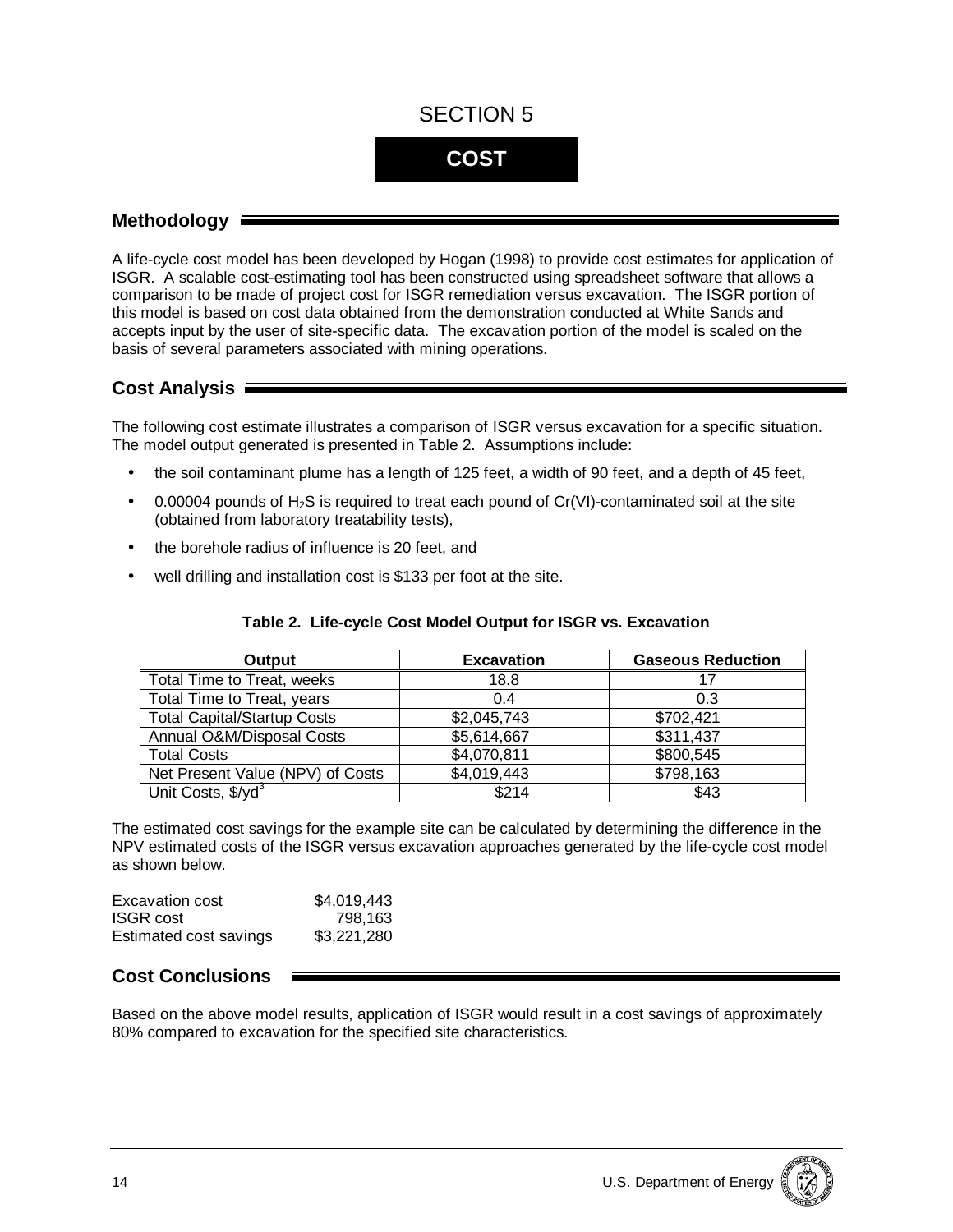A comparison of the variation in unit costs of ISGR versus excavation as a function of waste-site size (expressed in length of the site in feet) is presented in Figure 7, which illustrates:

- the ISGR unit costs range from less than \$50 up to \$100 per cubic yard, depending on the size of the waste site,
- excavation costs generally range from about \$100 to \$300 per cubic yard, and
- a potential cost reduction of 50% or more may be realized by using ISGR when hexavalent chromium extends to significant depths.



**Length of site, ft**

**Figure 7. Unit Costs vs. Size of Waste Site**

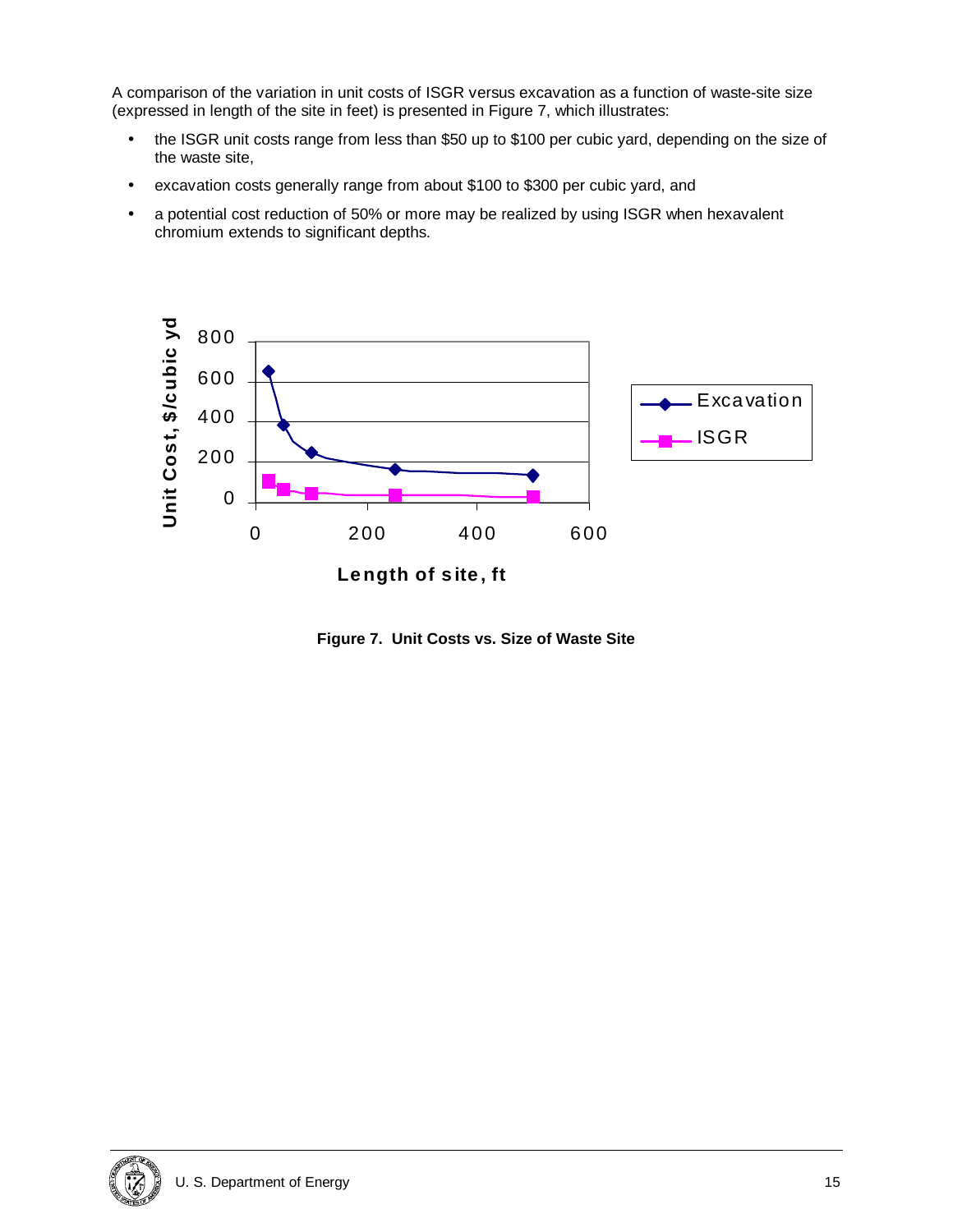# **REGULATORY AND POLICY ISSUES**

### **Regulatory Considerations**

The field demonstration conducted at White Sands Missile Range met the regulatory compliance requirements that apply for a technology demonstration conducted at a RCRA waste site. The major federal and state environmental laws to be considered at a RCRA Research, Development, and Demonstration (RD&D) unit include:

- NEPA,
- the Clean Air Act,
- Clean Water Act, and
- the Emergency Planning and Community Right-to-Know Act.

NEPA documentation for the demonstration was completed by preparation of a Request for Environmental Consideration (REC). Discussions with White Sands and New Mexico Environmental Department (NMED) staff served to identify other regulatory issues including:

- a Ground Water Discharge Permit,
- evaluation of potential discharges to the site atmosphere, and
- management of hazardous waste.

Consideration of a Ground Water Discharge Permit was identified owing to a potential impact on a perched water zone at SWMU 143 and regional ground water of the deeper aquifer. NMED staff decided, however, that this was not necessary because the local ground water has a high total dissolved solids content and is thus not potable.

Other regulatory compliance requirements (e.g., Emergency Planning and Community Right-to-Know) were addressed in the demonstration test and safety plans, with NMED concurrence.

Hazardous waste generated during the demonstration at White Sands:

- was minimal.
- consisted of Cr(VI)-contaminated soil excavated during the drilling operations and mildly alkaline solutions generated by the gas scrubber, and
- was disposed of per site RCRA waste disposal procedures.

Regulatory requirements for demonstration or application of ISGR at sites falling under the Comprehensive Environmental Response, Compensation, and Liability Act (CERCLA) will include ARARs (applicable or relevant and appropriate requirements) similar to those identified above for the demonstration completed at White Sands Missile Range.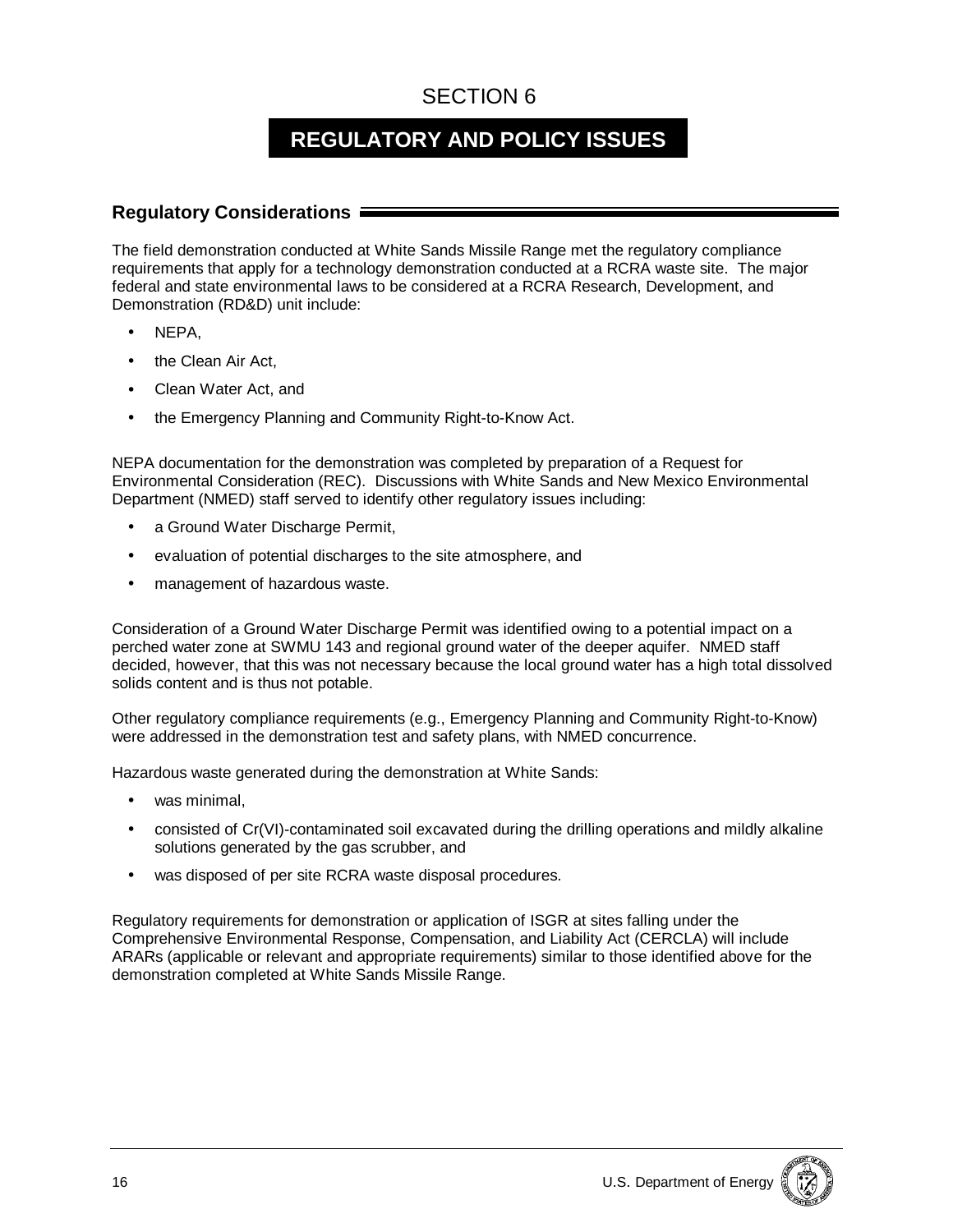#### **Worker Safety**

The primary safety issue is related to the use of  $H_2S$ , because the gas is toxic and release of the gas to the environment is a concern.

- A detailed safety plan, including specific action levels and appropriate responses to releases of treatment gas, was developed prior to the test (Fullmer 1998).
- The test was accomplished without significant release to the site atmosphere through the use of engineered control systems.
- A gas scrubber was used to remove residual  $H_2S$  from the effluent gas stream before release of the air back to the site atmosphere. Thus, emission levels were maintained well below both safetyrelated regulations and also the applicable limits associated with the site air permit.
- Workers were trained with respect to the hazards of H2S and the site was continuously monitored for  $H_2S$  during the test.
- No gaseous releases were observed, thus verifying that ISGR can be performed in a safe and environmentally acceptable manner.

#### **Community Safety**

A 60-day public review period for the demonstration test and safety plans was provided and a public meeting held. No significant issues were raised during the public meeting.

#### **Environmental Impact**

It should be noted that even if H<sub>2</sub>S reaches ground water during soil treatment by ISGR, it is a weak acid and will not significantly affect ground water pH.

ISGR is designed to remediate contaminated soils without release of any gas residual (H<sub>2</sub>S) to the atmosphere. This is accomplished through capture of residual treatment gas by the extraction wells and removal of  $H_2S$  from the exhaust by a scrubber. If concentrations of emissions exceed preset levels, as specified by a site air permit and environmental safety standards, gas injection will cease and corrective actions taken such that there will be no continued release into the environment (as specified in the safety plan).

No significant releases occurred during the demonstration.

#### **Socioeconomic Impacts and Community Reaction**

The ISGR demonstration indicated that state and community acceptance can be achieved if appropriate safety procedures and adequate environmental monitoring is performed.

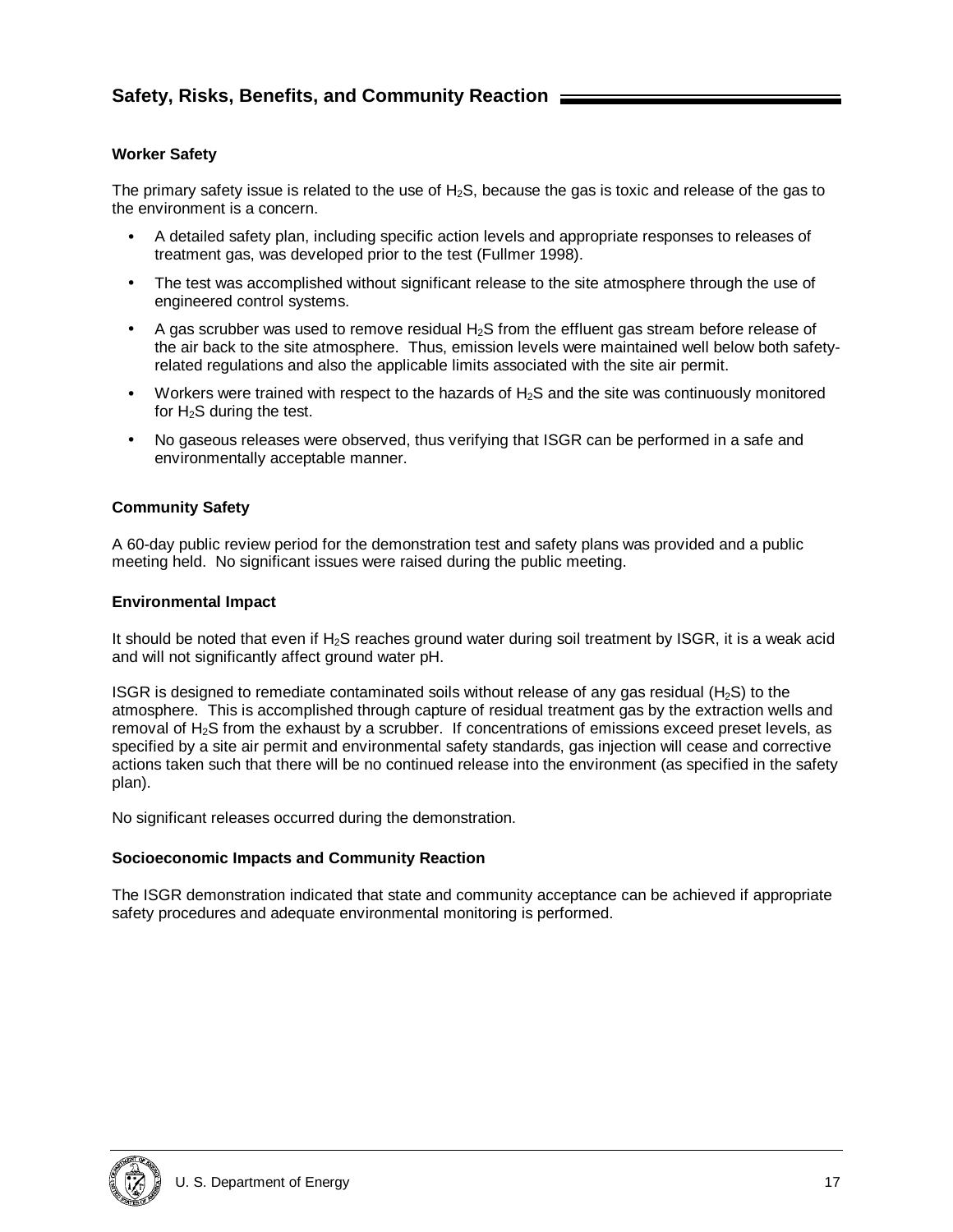# **LESSONS LEARNED**

## **Implementation Considerations**

During FY 1999 and 2000 the technology will be deployed at the DOE Hanford Site. This demonstration will lead to full-scale deployment if the results verify that ISGR can meet rigorous cleanup criteria associated with the Hanford Site and is economically superior to other technologies for soil remediation, notably excavation. In particular, cost data collected during the deployment are needed to refine the cost model so that it becomes a useful tool for determining when ISGR is the best approach for specific sites.

The primary near-term market identified to-date consists of several DOE facilities that have Cr(VI) contaminated soil waste sites. This may be expanded in the longer-term to include similar DoD and private-sector waste sites. Future opportunities may also develop for treatment of other metals or radionuclides if laboratory studies indicate that treatment with reactive gas mixtures is effective for these contaminants.

## **Technology Limitations and Needs for Future Development**

Treatment results obtained from the White Sands Missile Range demonstration indicated that geologic heterogeneity is a limitation of ISGR. Specifically, test results revealed that channeling of the treatment gas occurred through strata having higher relative permeability. If treatment of less permeable zones is required at a specific site, a dual-zone completion design could be used to direct treatment gas through specific zones. To adequately address this limitation, collection of in situ permeability data is needed to support well-field design.

During the demonstration, a higher consumption of H2S was observed than predicted from small-scale laboratory column tests. It is believed that interfering reactions or slower reaction rates are the source of this discrepancy. Laboratory testing activities are currently being conducted to provide reaction kinetic information needed to support scale-up of the technology. It is anticipated that an improved understanding of the processes associated with ISGR will lead to increased effectiveness of the technology and significant reduction of unit costs.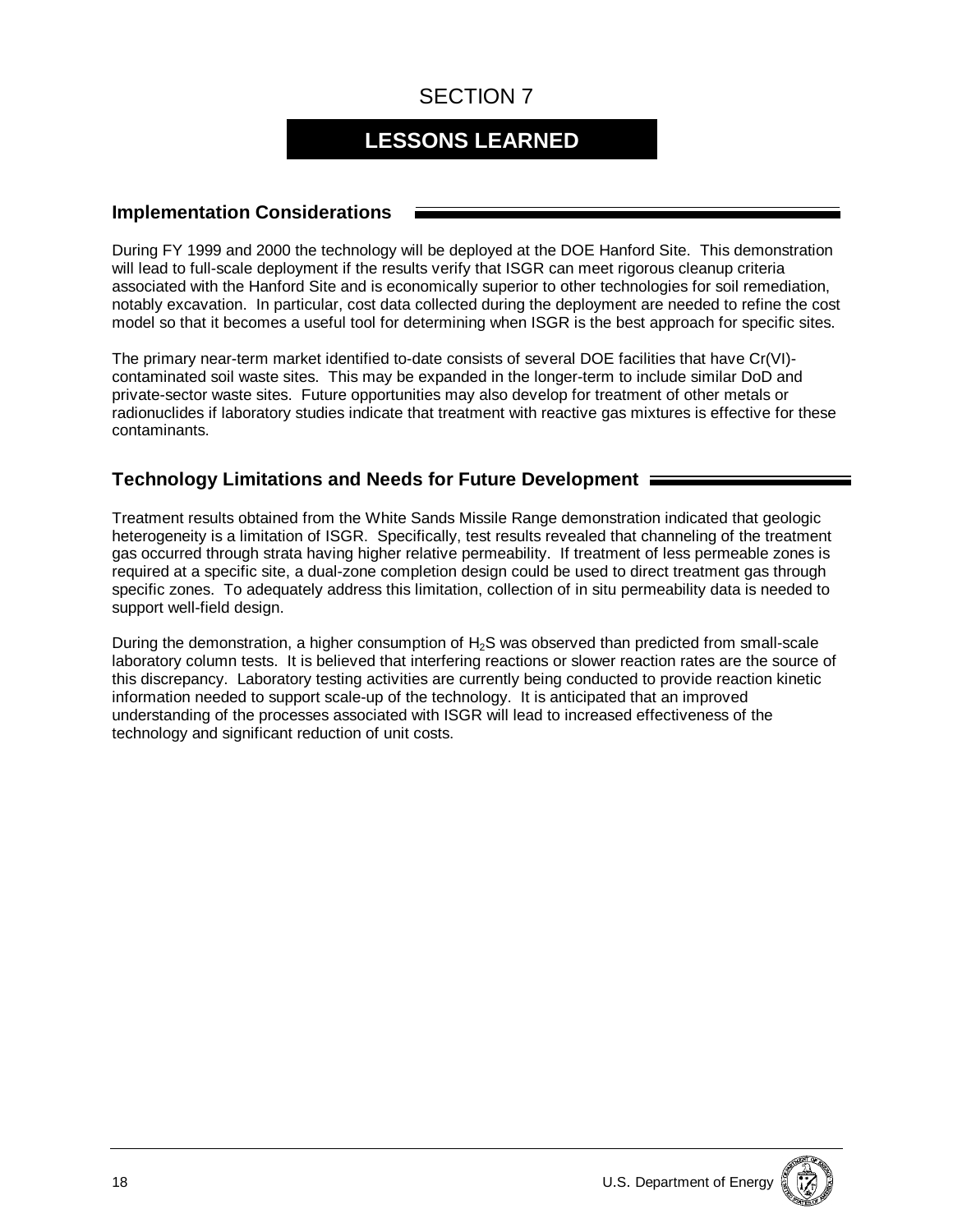# APPENDIX A

## **REFERENCES**

Fullmer, M. 1998. Site Health And Safety Plan, In Situ Chemical Treatment of Soils By Gaseous Reduction. Pacific Northwest National Laboratory, Richland, Washington.

Hogan, M. 1998. In Situ Gaseous Reduction Life-Cycle Cost Model. MSE Technology Applications, Butte, Montana.

Kelly TE, and GA Hearne. 1976. The Effects of Ground-Water Development of the Water Supply in the Post Headquarters Area, White Sands Missile Range, New Mexico. Open-File Report 76-277, U.S. Geological Survey, Albuquerque, New Mexico.

MEVATEC. 1997. White Sands Missile Range SWMU Groundwater Monitoring Program. 300SS/97/002D, MEVATEC Corporation, White Sands Missile Range, New Mexico.

Thornton, E.C., and R.L. Jackson. 1994. Laboratory And Field Evaluation of the Gas Treatment Approach for In-Situ Remediation of Chromate-Contaminated Soils. In In-Situ Remediation: Scientific Basis for Current and Future Technologies, eds. GW Gee and NR Wing, pp. 949-963. Thirty-Third Hanford Symposium on Health and the Environment. Battelle Press, Columbus, Ohio.

Thornton, E.C., J.T. Giblin, T. J Gilmore, K. B. Olsen, J.M. Phelan, and R.D. Miller. 1999. In Situ Gaseous Reduction Pilot Demonstration – Final Report. PNNL-12121, Pacific Northwest National Laboratory, Richland, Washington.